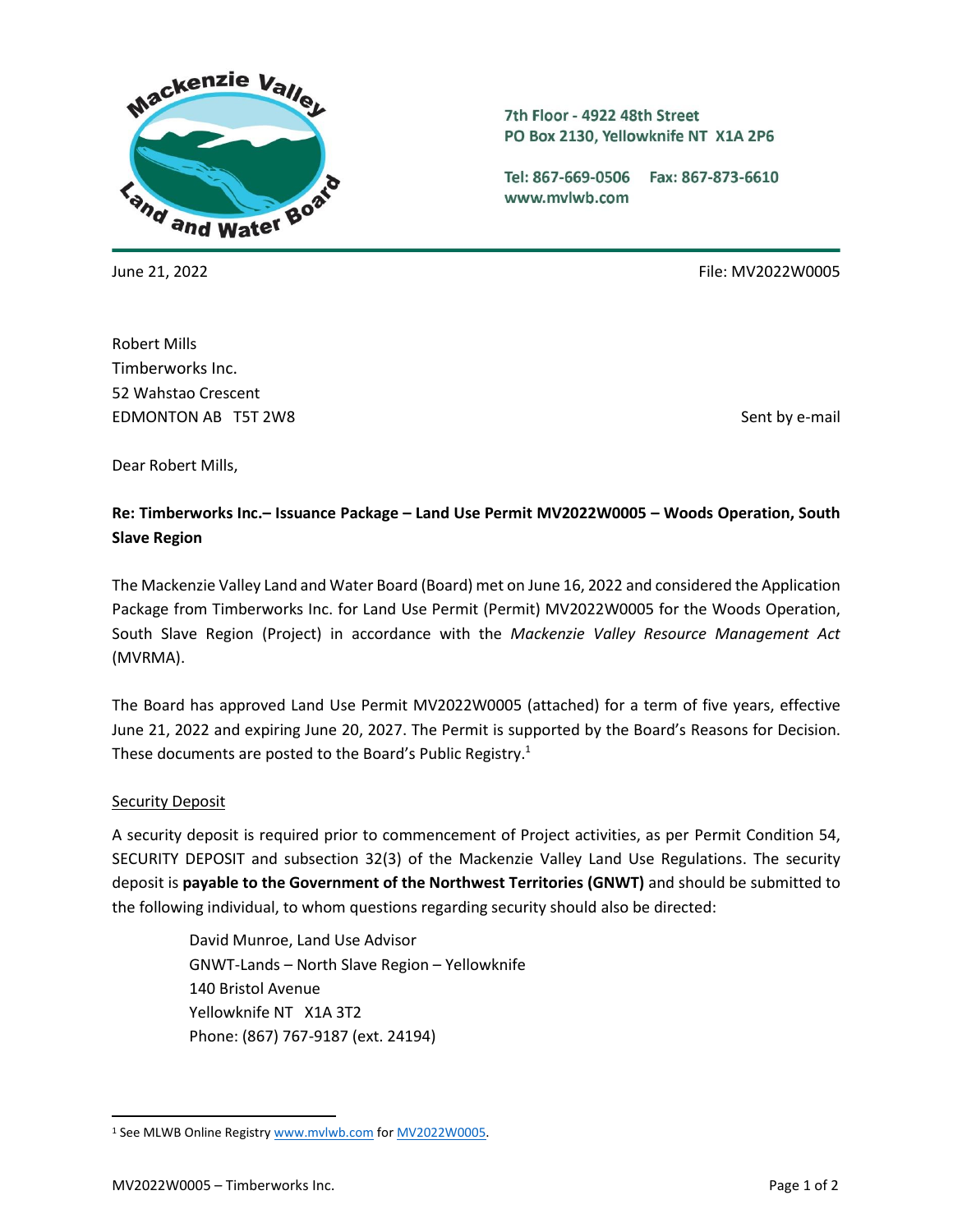### Submission Requirements

Please refer to Annex A of the Permit for a complete summary and timetable of submissions required for the Permit. The Board's decisions on submissions that were considered in conjunction with the Application Package are set out below.

### *Management Plans – Approved*

The Board has approved the following Plans:

| <b>Condition Number and Title</b> | <b>Title of Plan (Version)</b>  |
|-----------------------------------|---------------------------------|
| 45, WASTE MANAGEMENT PLAN         | Waste Management Plan $(V#)^2$  |
| 67, SPILL CONTINGENCY PLAN        | Spill Contingency Plan $(V#)^3$ |
| 89, ENGAGEMENT PLAN               | Engagement Plan $(V#)^4$        |

#### Inspectors

The Inspectors referred to in the Permit can be contacted at the regional GNWT-Lands offices.<sup>5</sup>

## Permit Processes and Additional Information

Sections 5 and 6 of the Board's Guide to the Land Use Permitting Process<sup>6</sup> (Guide) contain detailed information on permit enforcement and potential post-issuance processes, such as amendments to conditions, and assignment to another company. Please be familiar with these sections of the Guide and reach out to Board staff with any questions about Board processes related to the Permit.

Full cooperation of Timberworks Inc. is anticipated and appreciated. Please contact [Tyree Mullaney](mailto:tyree@mvlwb.com) at (867) 766-7464 with any questions or concerns regarding this letter.

Yours sincerely,

2G Revaux

Mavis Cli-Michaud Chair, Mackenzie Valley Land and Water Board

- BCC'd to: Akaitcho Distribution List Norm McCowan – Inspector, GNWT-Lands David Munroe, GNWT-Lands
- Attached: Land Use Permit MV2022W0005 Reasons for Decision

<sup>&</sup>lt;sup>2</sup> See MLWB Online Registry for Timberworks Inc. - [Waste Management Plan](https://registry.mvlwb.ca/Documents/MV2022W0005/Timberworks%20-%20Waste%20Management%20Plan%20-%20Apr6_22.pdf) - Version 1 - Arp6 22

<sup>&</sup>lt;sup>3</sup> See MLWB Online Registry for Timberworks Inc. – [Spill Contingency Plan](https://registry.mvlwb.ca/Documents/MV2022W0005/Timberworks%20-%20Spill%20Contingency%20Plan%20-%20Apr6_22.pdf) – Version  $1 -$  Apr6 22

<sup>&</sup>lt;sup>4</sup> See MLWB Online Registry for Timberworks Inc. - [Engagement Plan](https://registry.mvlwb.ca/Documents/MV2022W0005/Timberworks%20-%20Engagement%20Plan%20-%20Apr6_22.pdf) - Version 1 - Apr6\_22.

<sup>5</sup> See GNWT-Lands Inspection and Enforcement webpage [\(https://www.lands.gov.nt.ca/en/services/inspections-and](https://www.lands.gov.nt.ca/en/services/inspections-and-enforcement)[enforcement\)](https://www.lands.gov.nt.ca/en/services/inspections-and-enforcement) for regional contact information.

<sup>6</sup> See MLWB Policies and Guidelines webpage for MVLWB *[Guide to the Land Use Permitting Process](https://mvlwb.com/sites/default/files/2021-08/LWB%20Guide%20to%20the%20Land%20Use%20Permitting%20Process%20-%20FINAL%20-%20Aug%2030_21.pdf)*.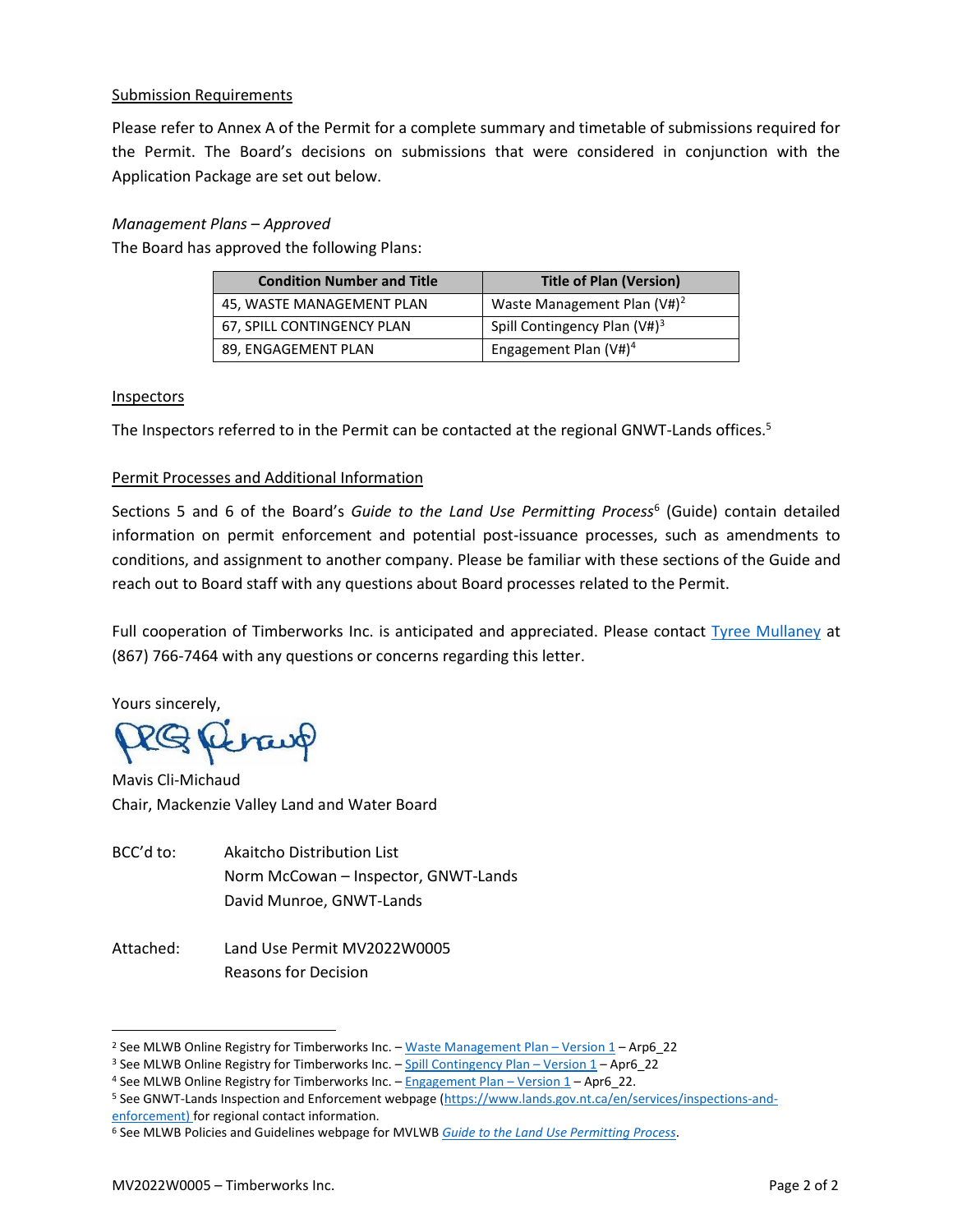

7th Floor - 4922 48th Street PO Box 2130, Yellowknife NT X1A 2P6

Tel: 867-669-0506 Fax: 867-873-6610 www.mvlwb.com

# **Timberworks Inc. Land Use Permit MV2022W0005**

Pursuant to the *Mackenzie Valley Resource Management Act* and Mackenzie Valley Land Use Regulations, the Mackenzie Valley Land and Water Board grants this Land Use Permit to:

|    | Timberworks Inc.                    |  |
|----|-------------------------------------|--|
|    | (Permittee)                         |  |
| ОT | Box 27, Fort Resolution, NT X0E 0M0 |  |
|    | (Mailing Address)                   |  |

hereinafter called the Permittee, to proceed with the following land-use operation, subject to the annexed definitions and conditions contained therein:

| Location:              | South Slave Region     |
|------------------------|------------------------|
| <b>Purpose:</b>        | <b>Woods Operation</b> |
| Type:                  | Type A                 |
| <b>Effective Date:</b> | June 21, 2022          |
| <b>Expiry Date:</b>    | June 20, 2027          |

**Mavis Cli-Michaud, Chair Mackenzie Valley Land and Water Board Amanda Gauthier, Witness**

Ar Hawards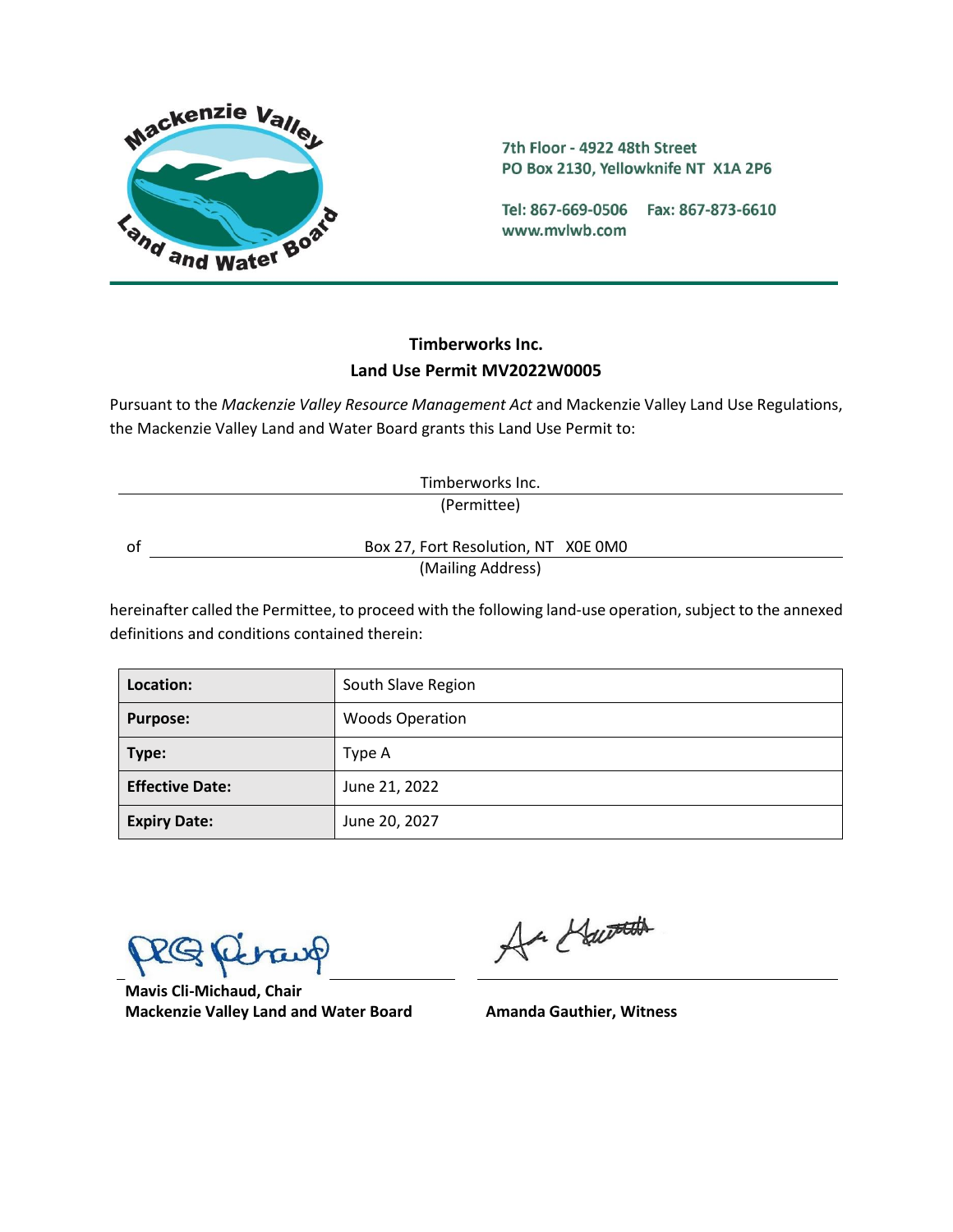### **Conditions Annexed to and Forming Part of Land Use Permit #MV2022W0005**

#### **Part A: Scope of Permit**

- 1. This Permit entitles the Permittee to conduct the following land-use operation:
	- a) Use of equipment, machines and vehicles;
	- b) Road construction, maintenance and reclamation;
	- c) Timber harvesting;
	- d) Construction and operation of camp facilities; and
	- e) Storage of fuel and hazardous materials.
- 2. This Permit is issued subject to the conditions contained herein with respect to the use of land for the activities and area identified in Part A, item 1 of this Permit.
- 3. Compliance with the terms and conditions of this Permit does not excuse the Permittee from its obligation to comply with the requirements of any applicable Federal, Territorial, Deline, Tłycho, or Municipal laws.

#### **Part B: Definitions** (defined terms are capitalized throughout the Permit)

**Act** - the *Mackenzie Valley Resource Management Act.*

**Archaeological Impact Assessment -** archaeological research as defined by the Prince of Wales Northern Heritage Centre *Guidelines for Developers for the Protection of Archaeological Sites in the Northwest Territories.*

**Archaeological Overview** - a study of archaeological sites as defined by the Prince of Wales Northern Heritage Centre G*uidelines for Developers for the Protection of Archaeological Sites in the Northwest Territories.*

**Board** - the Mackenzie Valley Land and Water Board established under Part 4 of the Act.

**Closure and Reclamation** - the process and activities that facilitate the return of areas affected by the Project to viable and, wherever practicable, self-sustaining ecosystems that are compatible with a healthy environment, human activities, and the surrounding environment.

**Dogleg** - the clearing of a line, trail, or right-of-way that is curved sufficiently so that no part of the clearing beyond the curve is visible when approached from either direction.

**Durable Land** - land that is able to withstand repeated use, such as gravel or sand with minimal vegetative cover.

**Engagement Plan** - a document, developed in accordance with the Board's *Engagement and Consultation Policy* and the *Engagement Guidelines for Applicants and Holders of Water Licences and Land Use Permits*, that clearly describes how, when, and which engagement activities will occur with an affected party during the life of the project.

**Fuel Storage Container** - a container for the storage of petroleum or allied petroleum products with a capacity of less than 230 litres.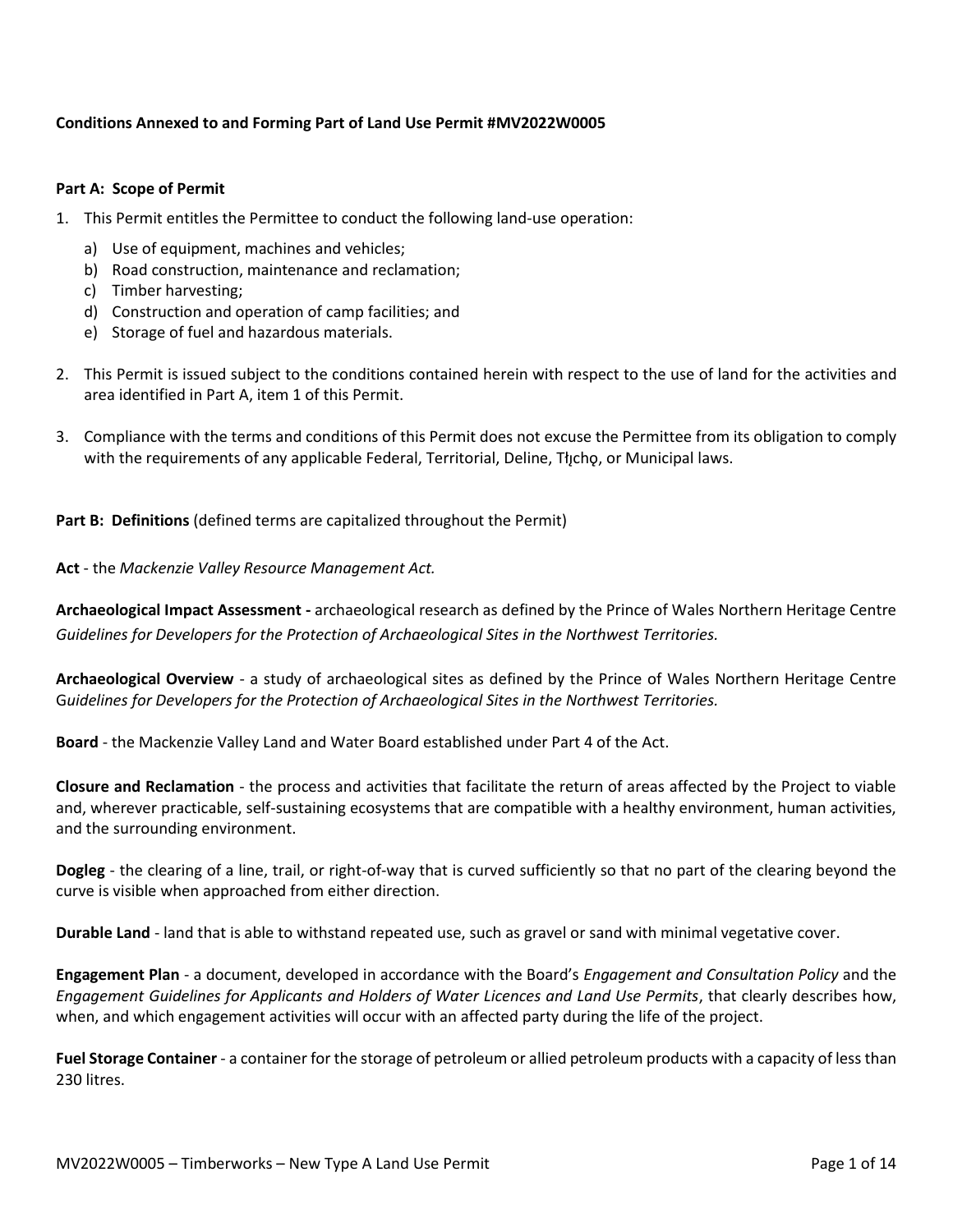**Fuel Storage Tank** - a closed container for the storage of petroleum or allied petroleum products with a capacity of more than 230 litres.

**Greywater** - all liquid wastes from showers, baths, sinks, kitchens, and domestic washing facilities but not including toilet wastes.

**Habitat** - the area or type of site where a species or an individual of a species of wildlife naturally occurs or on which it depends, directly or indirectly, to carry out its life processes.

**Inspector** - an Inspector designated by the Minister under the Act.

**Minister** - the Minister of Indian Affairs and Northern Development Canada or the Minister of the Government of the Northwest Territories – Department of Lands, as the case may be.

**Ordinary High-Water Mark** - the usual or average level to which a body of water rises at its highest point and remains for sufficient time so as to change the characteristics of the land. In flowing waters (rivers, streams) this refers to the "active channel/bank-full level" which is often the 1:2 year flood flow return level. In inland lakes, wetlands, or marine environments, it refers to those parts of the Watercourse bed and banks that are frequently flooded by water so as to leave a mark on the land and where the natural vegetation changes from predominately aquatic vegetation to terrestrial vegetation (excepting water tolerant species). For reservoirs, this refers to normal high operating levels (full supply level).

**Permittee -** the holder of this permit.

**Permafrost** - ground (soil or rock) that remains at or below 0°C for at least two consecutive years.

**Progressive Reclamation** - Closure and Reclamation activities conducted during the operating phase of the project.

**Secondary Containment** - containment that prevents liquids that leak from Fuel Storage Tanks or containers from reaching outside the containment area and includes double-walled Tanks, piping, liners, and impermeable barriers.

**Sewage** - all toilet wastes and Greywater.

**Spill Contingency Plan** - a document, developed in accordance with Aboriginal Affairs and Northern Development Canada's *Guidelines for Spill Contingency Planning* that describes the set of procedures to be implemented to minimize the effects of a spill.

**Spring Break-up** – April 15 each year, for the purpose of this operation.

**Safety Data Sheet** - a technical document, typically written by the manufacturer or supplier of a chemical, that provides information about the hazards associated with the product, advice about safe handling and storage, and emergency response procedures.

**Sump** - a human-made pit or natural depression in the earth's surface used for the purpose of depositing Waste that does not contain Toxic Material, such as non-toxic Drilling Waste or Sewage, therein.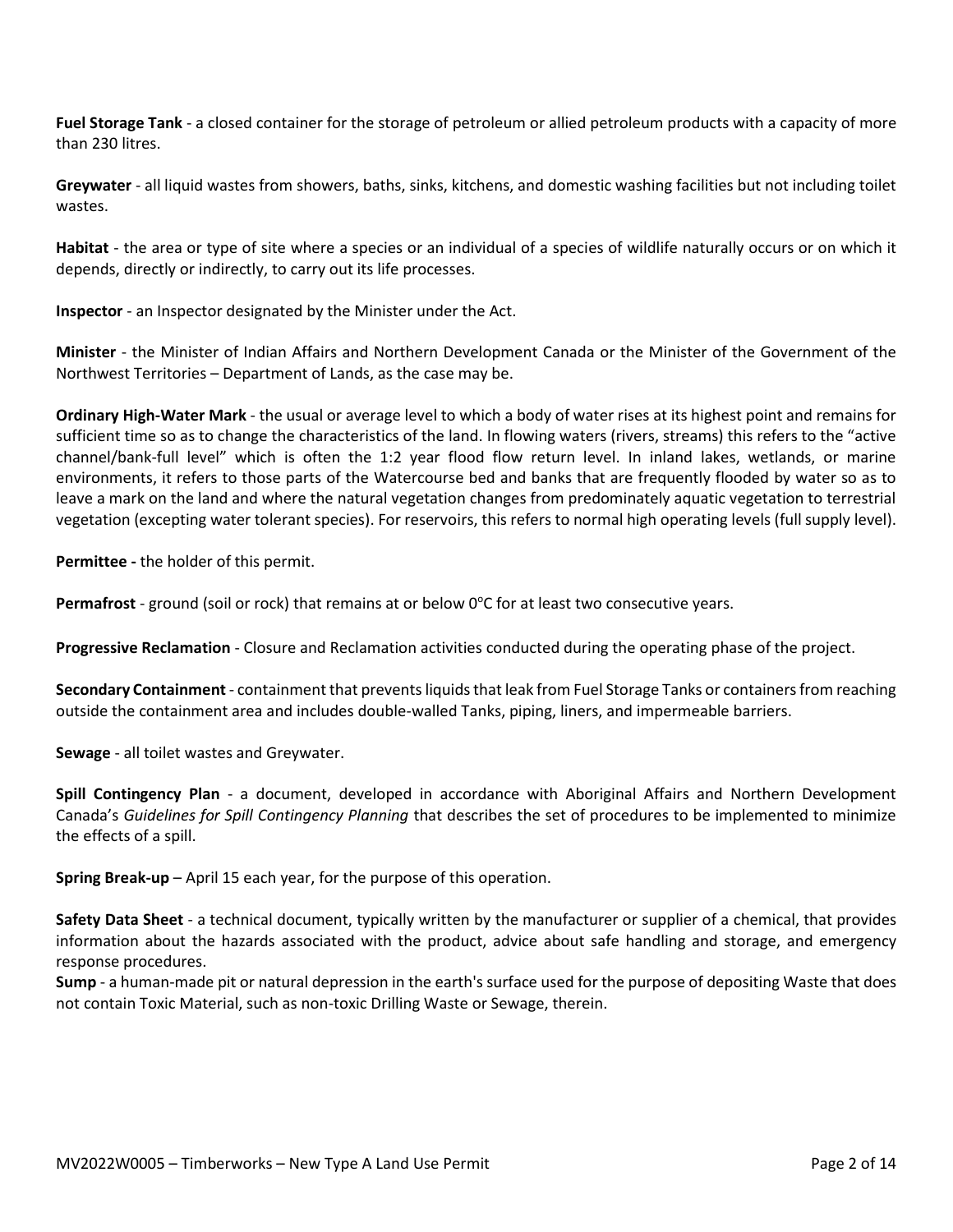**Toxic Material** - any substance that enters or may enter the environment in a quantity or concentration or under conditions such that it:

- a) Has or may have an immediate or long-term harmful effect on the environment or its biological diversity;
- b) Constitutes or may constitute a danger to the environment on which life depends; or
- c) Constitutes or may constitute a danger in Canada to human life or health.

**Waste -** any garbage, debris, chemical, or Toxic Material to be used, stored, disposed of, or handled on land, and also as defined in section 51 of the Act**.**

**Waste Management Plan** - a document, developed in accordance with the Board's Guidelines for Developing a Waste Management Plan, that describes the methods of Waste management from Waste generation to final disposal.

**Watercourse** - a natural body of flowing or standing water or an area occupied by water during part of the year, and includes streams, springs, swamps and gulches but does not include groundwater.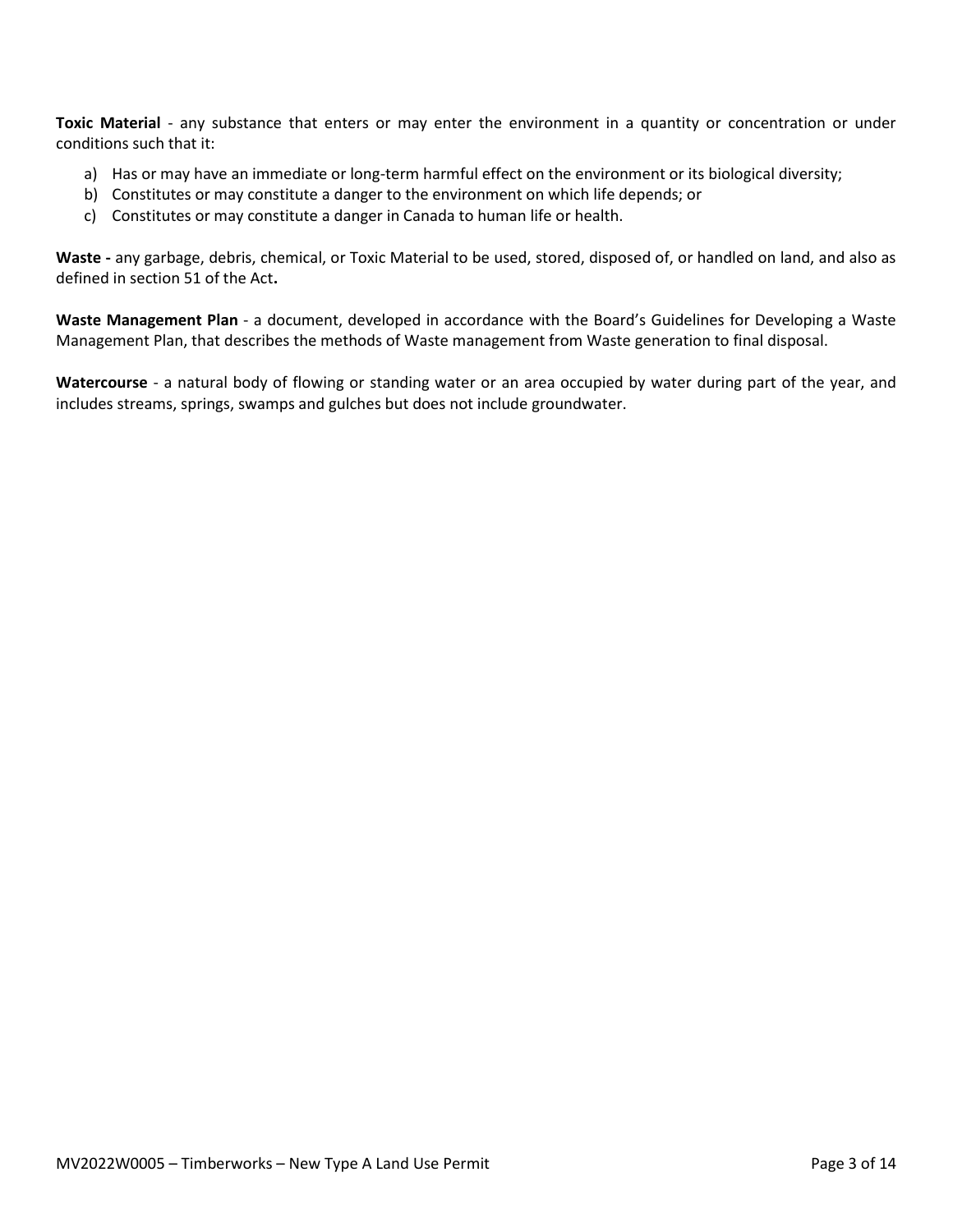**Part C: Conditions Applying to All Activities** (headings correspond to subsection 26(1) of the Mackenzie Valley Land Use Regulations)

|    | <b>Condition</b>                                                                                                                                                                                                                                                                                                                                                                                                                                | Category                                                |
|----|-------------------------------------------------------------------------------------------------------------------------------------------------------------------------------------------------------------------------------------------------------------------------------------------------------------------------------------------------------------------------------------------------------------------------------------------------|---------------------------------------------------------|
|    | $26(1)(a)$ Location and Area                                                                                                                                                                                                                                                                                                                                                                                                                    |                                                         |
| 1. | The Permittee shall only conduct this land-use operation on lands designated in the<br>application.                                                                                                                                                                                                                                                                                                                                             | <b>LOCATION OF</b><br><b>ACTIVITIES</b>                 |
| 2. | The Permittee shall not conduct any part of the land-use operation within 100 metres<br>of any privately owned or leased land or structures, including cabins used for traditional<br>activities, unless otherwise approved by the Board.                                                                                                                                                                                                       | <b>PRIVATE</b><br><b>PROPERTY</b><br><b>SETBACK</b>     |
| 3. | The Permittee shall locate all camps on Durable Land or previously cleared areas, and a<br>minimum of 100 metres from the Ordinary High Water Mark.                                                                                                                                                                                                                                                                                             | <b>CAMP SETBACK</b>                                     |
| 4. | The Permittee shall not conduct any part of the land-use operation within 100 metres<br>of a cabin used for traditional activities, including trapping, hunting, or fishing, unless<br>otherwise authorized in writing by the Board.                                                                                                                                                                                                            | <b>AVOID CABINS</b>                                     |
| 5. | The Permittee shall not locate any Sump within 100 metres of the Ordinary High Water<br>Mark of any Watercourse, unless otherwise authorized in writing by an Inspector.                                                                                                                                                                                                                                                                        | <b>SUMP SETBACK</b>                                     |
| 6. | The Permittee shall locate all lines, trails, and right-of-ways to be constructed parallel to any<br>Watercourse a minimum of:<br>a) Lakes larger than 16 ha in area: 100 m buffer;<br>b) Lakes 1 ha to 16 in area: 30 m buffer;<br>Ponds less than 1 ha in area: 10 m buffe;<br>c)<br>Large permanent rivers: 100 m buffer;<br>d)<br>Medium permanent rivers: 60 m buffer; and<br>e)<br>Small permanent rivers and streams: 10 m buffer.<br>f) | <b>PARALLEL</b><br><b>WATERCOURSE</b><br><b>SETBACK</b> |
| 7. | The Permittee shall confine the width of the right-of-way to a maximum of 20 metres.<br>a) Lakes larger than 16 ha: 100 buffer;<br>b) Lakes 1 ha to 16 ha: 30m buffer;<br>c) Ponds less than 1 ha in area: 10 m buffer;<br>Larger permanent rivers: 100 m buffer:<br>d)<br>Medium permanent rivers: 60 m buffer; and<br>e)<br>Small permanent rivers and streams:1 10 m buffer.<br>f)                                                           | <b>PARALLEL ROADS</b>                                   |
| 8. | The Permittee shall confine the width of the right-of-way to a maximum of 20 metres.                                                                                                                                                                                                                                                                                                                                                            | <b>WIDTH RIGHT-</b><br><b>OF-WAY</b>                    |
| 9. | Prior to the commencement of the land-use operation, the Permittee shall accompany<br>an Inspector during an inspection of the proposed land use area.                                                                                                                                                                                                                                                                                          | <b>INSPECT</b><br><b>LOCATIONS</b>                      |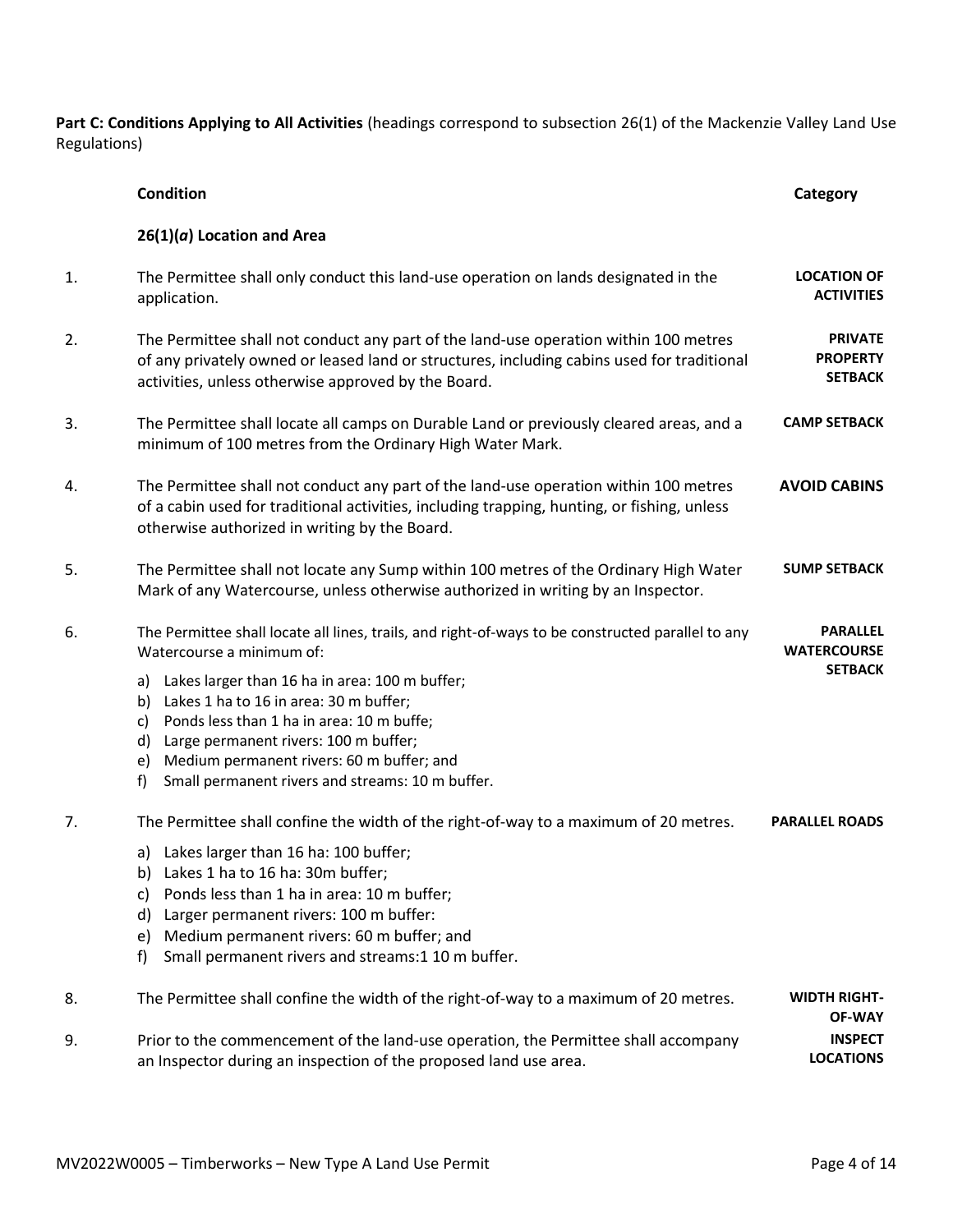# **26(1)(***b***) Time**

| 10. | At least 48 hours prior to the initial commencement of the land-use operation, the<br>Permittee's Field Supervisor shall notify the Board and contact an Inspector at (867)<br>874-6995.                                                                                     | <b>INITIAL</b><br><b>NOTIFICATION -</b><br><b>CONTACT</b><br><b>INSPECTOR</b> |
|-----|------------------------------------------------------------------------------------------------------------------------------------------------------------------------------------------------------------------------------------------------------------------------------|-------------------------------------------------------------------------------|
| 11. | At least 48 hours prior to commencement of the land-use operation, the Permittee shall<br>provide the following information, in writing, to the Board and an Inspector:                                                                                                      | <b>IDENTIFY AGENT</b>                                                         |
|     | the name(s) of the person(s) in charge of the field operation;<br>a)<br>b)<br>alternates; and<br>all methods for contacting the above person(s).<br>c)                                                                                                                       |                                                                               |
| 12. | At least ten days prior to the completion of the land-use operation, the Permittee shall<br>advise an Inspector of:                                                                                                                                                          | <b>REPORTS BEFORE</b><br><b>FINAL REMOVAL</b>                                 |
|     | a) the plan for removal or storage of equipment and materials;<br>b) when final cleanup and reclamation of the land used will be completed; and<br>c) when the Final Plan will be submitted.                                                                                 |                                                                               |
| 13. | A pre-inspection of new access road and development of new landing must be<br>conducted by an Inspector, with the Permittee and Field Supervisor, prior to the<br>commencement of any land use activity.                                                                     | <b>PRE-INSPECTION</b>                                                         |
| 14. | The Permittee shall submit a Progress Report to the board and the Inspector every 10<br>days during the land use operation                                                                                                                                                   | <b>PROGRESS</b><br><b>WRITTEN</b>                                             |
| 15. | The Permittee shall submit an Annual Report to the Board and Inspector not later than<br>June 30 of the year following the year reports (April 1 - March 31) which shall contain<br>the following information:                                                               | <b>ANNUAL REPORT</b>                                                          |
|     | a) A ma, normally at scale of 1:50,000 showing the locations of all access roads, and<br>trails, landings, camp and cut block boundaries harvested that year; and<br>b) A summary of hectares utilized in each aspect of the land use operation for the<br>operating season. |                                                                               |
| 16. | At least ten days prior to the completion of the land-use operation, the Permittee shall<br>advise an Inspector of:                                                                                                                                                          | <b>REPORTS BEFORE</b><br><b>FINAL REMOVAL</b>                                 |
|     | the plan for removal or storage of equipment and materials;<br>a)<br>b) when final cleanup and reclamation of the land used will be completed; and<br>when the Final Plan will be submitted.<br>C)                                                                           |                                                                               |
|     | $26(1)(c)$ Type and Size of Equipment                                                                                                                                                                                                                                        |                                                                               |
| 17. | The Permittee shall only use equipment of a similar type, size, and number to that listed<br>in the complete application.                                                                                                                                                    | <b>USE APPROVED</b><br><b>EQUIPMENT</b>                                       |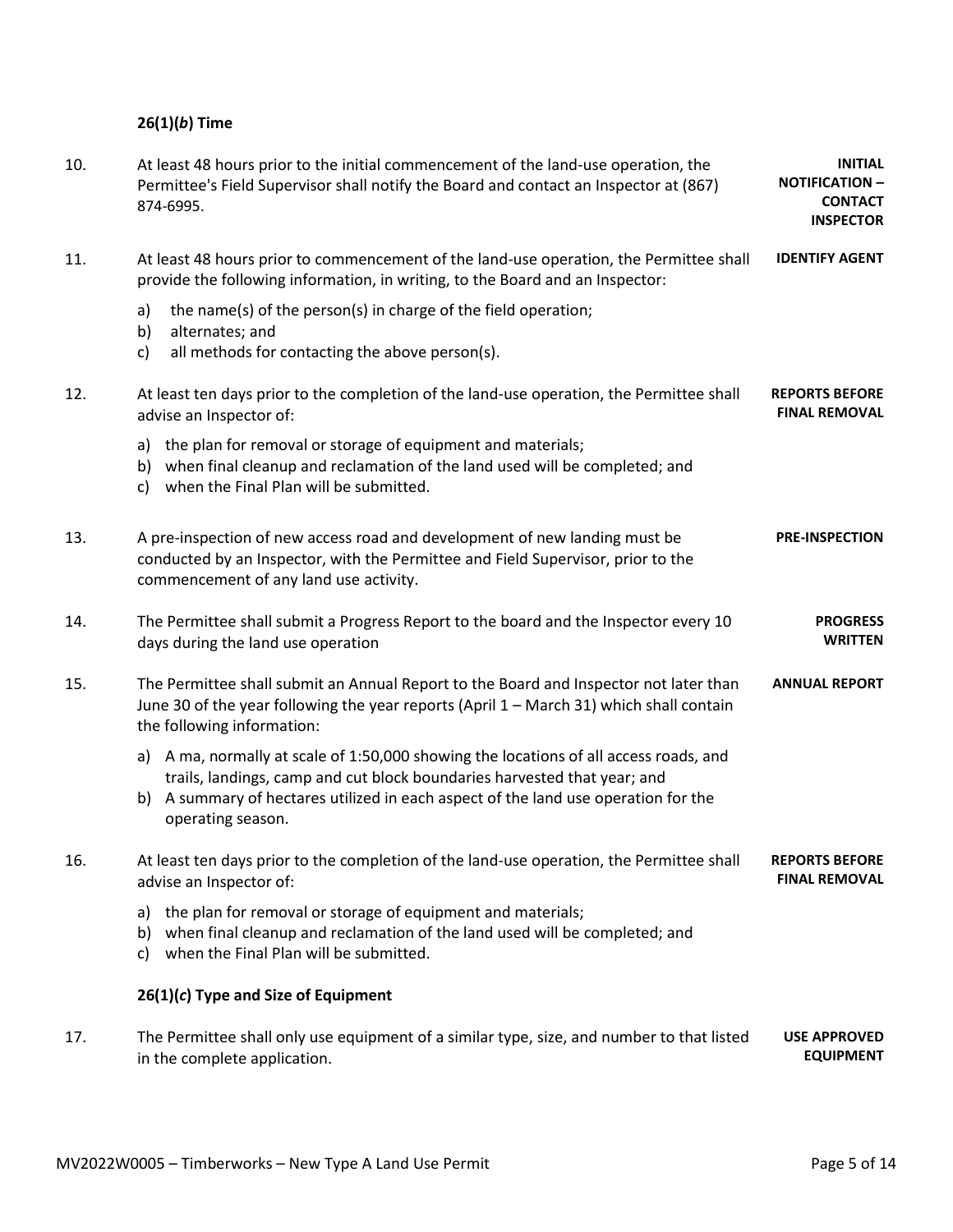| 18. | The Permittee shall maintain fire-fighting equipment at the site.                                                                                                                                                                       | <b>FIRE-FIGHTING</b><br><b>EQUIPMENT</b>               |
|-----|-----------------------------------------------------------------------------------------------------------------------------------------------------------------------------------------------------------------------------------------|--------------------------------------------------------|
|     | 26(1)(d) Methods and Techniques                                                                                                                                                                                                         |                                                        |
| 19. | The Permittee shall Dogleg lines, trails and right-of-ways that approach Watercourses or<br>public roads.                                                                                                                               | <b>DOGLEG</b><br><b>APPROACHES</b>                     |
| 20. | The Permittee shall construct meandering access routes with a maximum line of site<br>views between 500-700 meters unless otherwise instructed by an inspector.                                                                         | <b>MEANDER LINES</b>                                   |
| 21. | Prior to the movement of any vehicle that exerts pressure on the ground in excess of 35<br>kPa, the Permittee shall scout proposed lines and routes to select the best location for<br>crossing streams and avoiding terrain obstacles. | <b>DETOURS AND</b><br><b>CROSSINGS</b>                 |
| 22. | The Permittee shall construct and maintain the overland portion of winter roads with a<br>minimum of 10 cm of packed snow and/or ice at all times during this land-use<br>operation.                                                    | <b>WINTER ROADS</b>                                    |
| 23. | The Permittee shall not erect camps or store material, other than that required for<br>immediate use, on the ice surface of a Watercourse.                                                                                              | <b>STORAGE ON ICE</b>                                  |
| 24. | The Permittee shall leave a buffer strip of undisturbed vegetation at least 30 metres in<br>width between cleared areas and public roads                                                                                                | <b>TREE SCREEN</b>                                     |
|     | 26(1)(e) Type, Location, Capacity, and Operation of All Facilities                                                                                                                                                                      |                                                        |
| 25. | The Permittee shall ensure that the land use area is kept clean at all times.                                                                                                                                                           | <b>CLEAN WORK</b><br><b>AREA</b>                       |
|     | 26(1)(f) Control or Prevention of Ponding of Water, Flooding, Erosion, Slides, and<br><b>Subsidence of Land</b>                                                                                                                         |                                                        |
| 26. | The Permittee shall install and maintain culverts such that scouring does not occur.                                                                                                                                                    | <b>CULVERT SIZE</b>                                    |
| 27. | The Permittee shall insulate the ground surface beneath all structures associated with<br>this land-use operation to prevent:                                                                                                           | <b>PERMAFROST</b><br><b>PROTECTION</b>                 |
|     | any vegetation present from being removed;<br>a)<br>the melting of Permafrost; and<br>b)<br>the ground settling and/or eroding.<br>c)                                                                                                   |                                                        |
| 28. | The land-use operation shall not cause obstruction to any natural drainage.                                                                                                                                                             | <b>NATURAL</b><br><b>DRAINAGE</b>                      |
| 29. | The Permittee shall install and maintain suitable erosion control structures as the land-<br>use operation progresses.                                                                                                                  | <b>PROGRESSIVE</b><br><b>EROSION</b><br><b>CONTROL</b> |
| 30. | The Permittee shall apply appropriate mitigation at the first sign of erosion.                                                                                                                                                          | <b>REPAIR</b><br><b>EROSION</b>                        |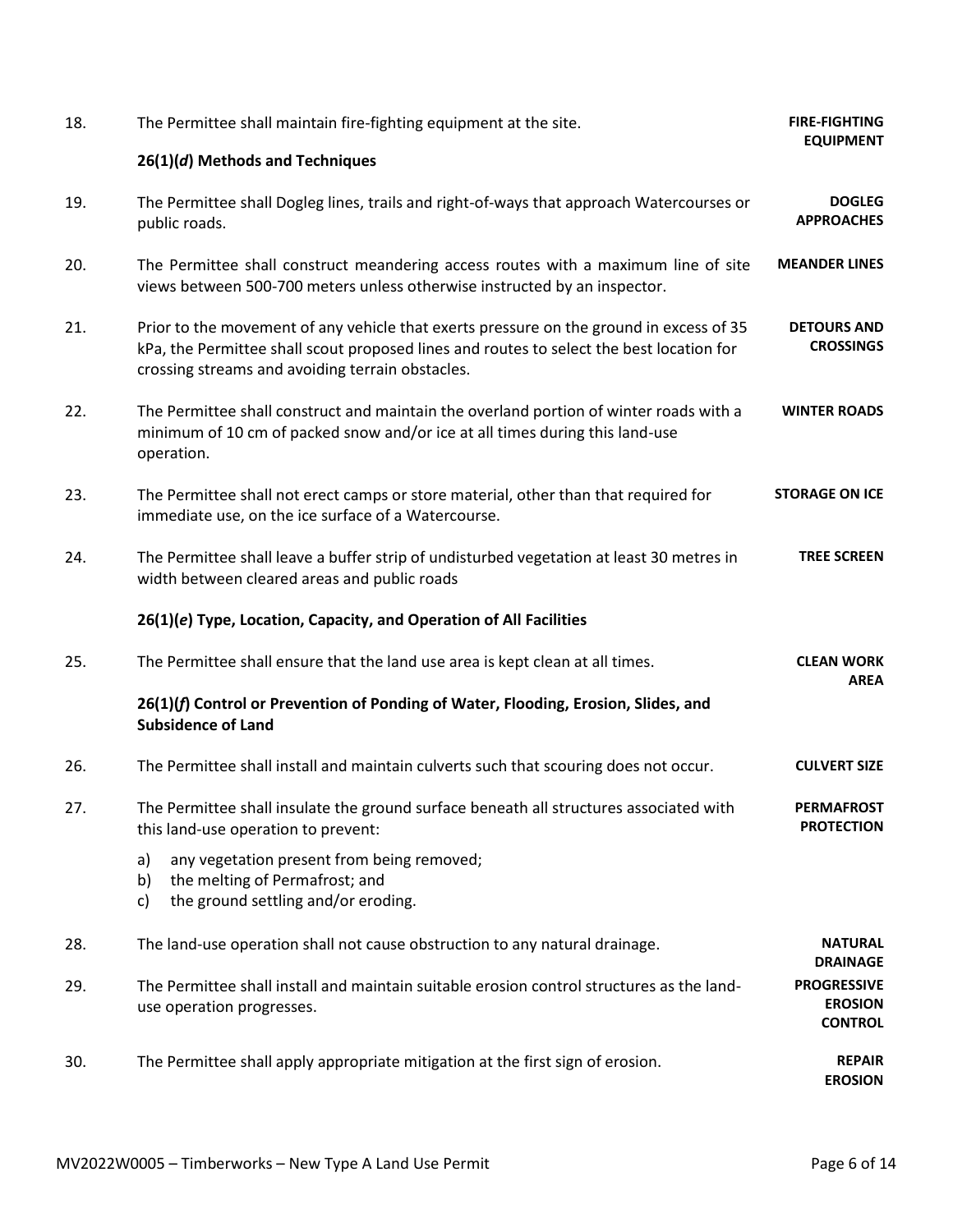| 31. | The Permittee shall prepare the site in such a manner as to prevent rutting or gouging<br>of the ground surface.                                                                                                                                                                                  | <b>PREVENTION OF</b><br><b>RUTTING</b>                          |
|-----|---------------------------------------------------------------------------------------------------------------------------------------------------------------------------------------------------------------------------------------------------------------------------------------------------|-----------------------------------------------------------------|
| 32. | The Permittee shall suspend overland travel of equipment or vehicles at the first sign of<br>rutting or gouging.                                                                                                                                                                                  | <b>SUSPEND</b><br><b>OVERLAND</b><br><b>TRAVEL</b>              |
| 33. | The Permittee shall not move any equipment or vehicles unless the ground surface is in<br>a state capable of fully supporting the equipment or vehicles without rutting or<br>gouging.                                                                                                            | <b>VEHICLE</b><br><b>MOVEMENT</b><br>FREEZE-UP                  |
| 34. | The Permittee shall-only use clean water and snow in the construction of ice bridges<br>and snow fills.                                                                                                                                                                                           | <b>CONSTRUCT</b><br><b>ICE BRIDGES</b><br><b>SNOWFILLS</b>      |
| 35. | Prior to Spring Break-up or completion of the land-use operation, the Permittee shall<br>clean up and either remove or v-notch all ice bridges and snowfills from stream<br>crossings, unless otherwise authorized in writing by an Inspector.                                                    | <b>REMOVE</b><br><b>ICE BRIDGES/</b><br><b>SNOWFILLS</b>        |
| 36. | The Permittee shall not cut any stream bank, unless otherwise authorized in writing by<br>an Inspector.                                                                                                                                                                                           | <b>STREAM BANKS</b>                                             |
| 37. | The Permittee shall minimize approach grades on all Watercourse crossings.                                                                                                                                                                                                                        | <b>MINIMIZE</b><br><b>APPROACH</b>                              |
| 38. | The Permittee shall use temporary bridges or dry fording when crossing streams.                                                                                                                                                                                                                   | <b>DRY FORDING</b>                                              |
|     | 26(1)(g) Use, Storage, Handling, and Ultimate Disposal of Any Chemical or Toxic<br><b>Material</b>                                                                                                                                                                                                |                                                                 |
| 39. | At least seven days prior to the use of any chemicals that were not identified in the<br>complete application, the Safety Data Sheets must be provided to the Board and an<br>Inspector.                                                                                                          | <b>CHEMICALS</b>                                                |
| 40. | Prior to the expiry date of this Permit or the end of the land-use operation whichever<br>comes first, the Permittee shall backfill and restore all Sumps, unless otherwise<br>authorized in writing by an Inspector.                                                                             | <b>RECLAIM</b><br><b>NON-OIL AND</b><br><b>GAS SUMPS</b>        |
| 41. | The Permittee shall dispose of all Toxic Material as described in the approved Waste<br>Management Plan.                                                                                                                                                                                          | <b>WASTE</b><br><b>CHEMICAL</b><br><b>DISPOSAL</b>              |
| 42. | The Permittee shall dispose of all combustible Waste petroleum products by removal to<br>an approved disposal facility.                                                                                                                                                                           | <b>WASTE</b><br><b>PETROLEUM</b><br><b>DISPOSAL</b>             |
| 43. | The Permittee shall provide written notification to the Board and Inspector a minimum<br>of 10 days prior to the initial deposit of Waste, demonstrating that the licenced disposal<br>facility has agreed to accept the Waste and has the capacity to receive the volumes of<br>Waste requested. | <b>NOTIFICATION OF</b><br><b>SOLID WASTE</b><br><b>DISPOSAL</b> |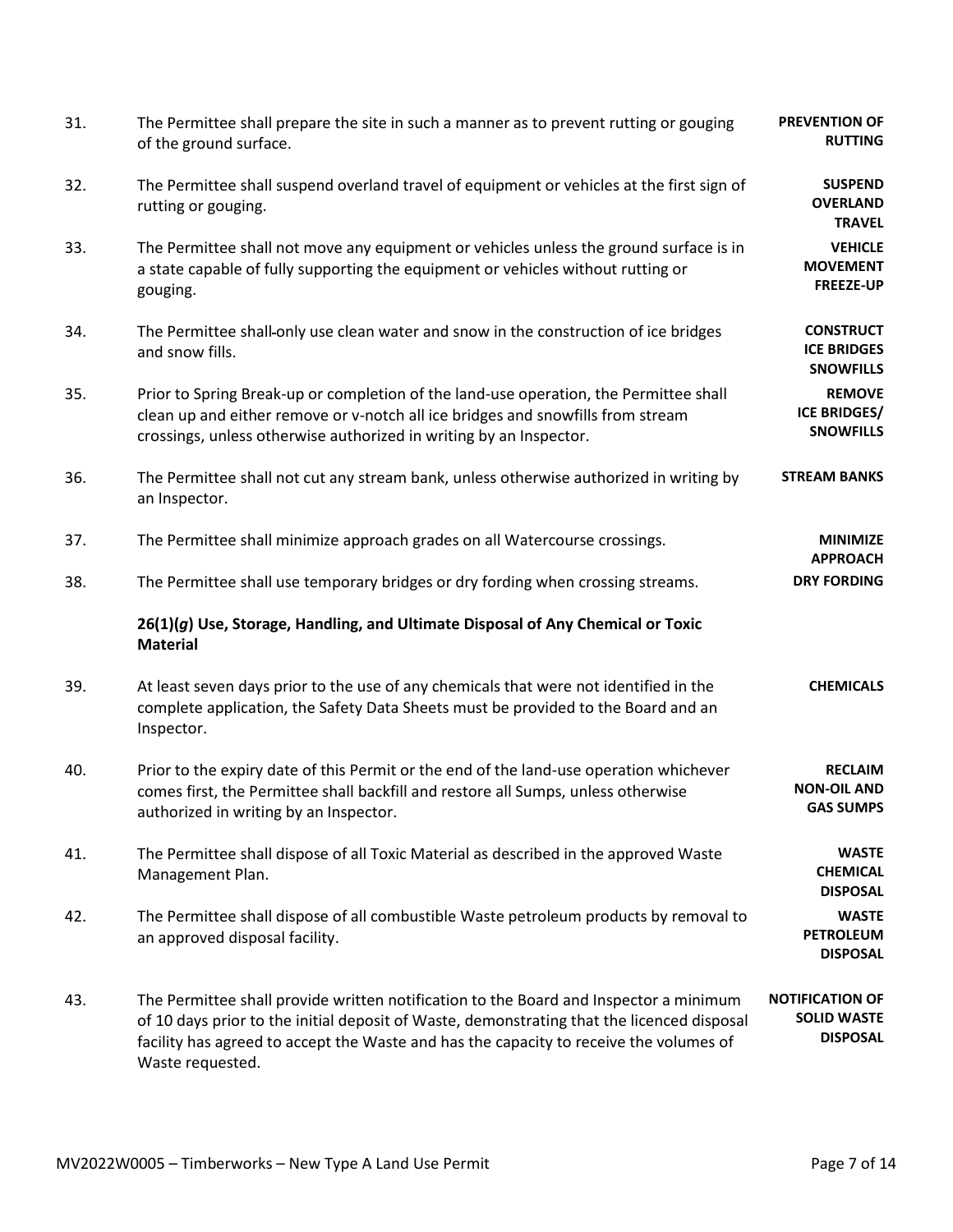# **26(1)(***h***) Wildlife and Fish Habitat**

| 44. | The Permittee shall take all reasonable measures to prevent damage to wildlife and fish<br>Habitat during this land-use operation.                                                                                                                                                                                                                  | <b>HABITAT</b><br><b>DAMAGE</b>                           |
|-----|-----------------------------------------------------------------------------------------------------------------------------------------------------------------------------------------------------------------------------------------------------------------------------------------------------------------------------------------------------|-----------------------------------------------------------|
|     | 26(1)(i) Storage, Handling, and Disposal of Refuse or Sewage                                                                                                                                                                                                                                                                                        |                                                           |
| 45. | The Permittee shall dispose of all Waste as described in the Waste Management Plan,<br>once approved, and shall annually review the plan and make any necessary revisions to<br>reflect changes in operations, technology, chemicals, or fuels, or as directed by the<br>Board. Revisions to the plan shall be submitted to the Board for approval. | <b>WASTE</b><br><b>MANAGEMENT</b>                         |
| 46. | The Permittee shall keep all garbage and debris in a secure container until disposal.                                                                                                                                                                                                                                                               | <b>GARBAGE</b><br><b>CONTAINER</b>                        |
| 47. | The Permittee shall dispose of all Sewage and Greywater into a Sump at least 100<br>metres from the Ordinary High Water Mark of any Watercourse.                                                                                                                                                                                                    | <b>SEWAGE</b><br>DISPOSAL-<br><b>SUMP</b>                 |
| 48. | The Permittee shall dispose of all Sewage and Greywater as described in the approved<br>Waste Management Plan.                                                                                                                                                                                                                                      | <b>SETBACK</b><br><b>SEWAGE</b><br><b>DISPOSAL - PLAN</b> |
|     | 26(1)(j) Protection of Historical, Archaeological, and Burial Sites                                                                                                                                                                                                                                                                                 |                                                           |
| 49. | The Permittee shall not operate any vehicle or equipment within 150 metres of a known<br>or suspected historical or archaeological site or burial ground.                                                                                                                                                                                           | <b>ARCHAEOLOGICA</b><br><b>L BUFFER</b>                   |
| 50. | The Permittee shall not knowingly remove, disturb, or displace any archaeological<br>specimen or site.                                                                                                                                                                                                                                              | <b>SITE</b><br><b>DISTURBANCE</b>                         |
| 51. | The Permittee shall, where a suspected archaeological or historical site, or burial<br>ground is discovered:                                                                                                                                                                                                                                        | <b>SITE DISCOVERY</b><br>AND                              |
|     | immediately suspend operations on the site; and<br>a)<br>notify the Board at (867) 669-0506 or an Inspector at (867) 874-6994, and the<br>b)<br>Prince of Wales Northern Heritage Centre at 767-9347 ext. 71251 or ext. 71255.                                                                                                                      | <b>NOTIFICATION</b>                                       |
| 52. | At least 60 days prior to any new land disturbance, including new drill sites, the<br>Permittee shall conduct an Archaeological Overview to identify areas of high and low<br>potential for archaeological and burial sites and shall submit a summary report to the<br>Board and the Prince of Wales Northern Heritage Centre.                     | <b>ARCHAEOLOGICA</b><br><b>LOVERVIEW</b>                  |
| 53. | Prior to disturbance in areas of high potential for archaeological or burial sites identified<br>in the Archaeological Overview, the Permittee shall conduct an Archaeological Impact<br>Assessment of the sites where disturbance is planned and shall submit a summary<br>report to the Board and the Prince of Wales Northern Heritage Centre.   | AIA - HIGH<br><b>POTENTIAL</b>                            |

# **26(1)(***k***) Objects and Places of Recreational, Scenic, and Ecological Value**

*Intentionally left blank*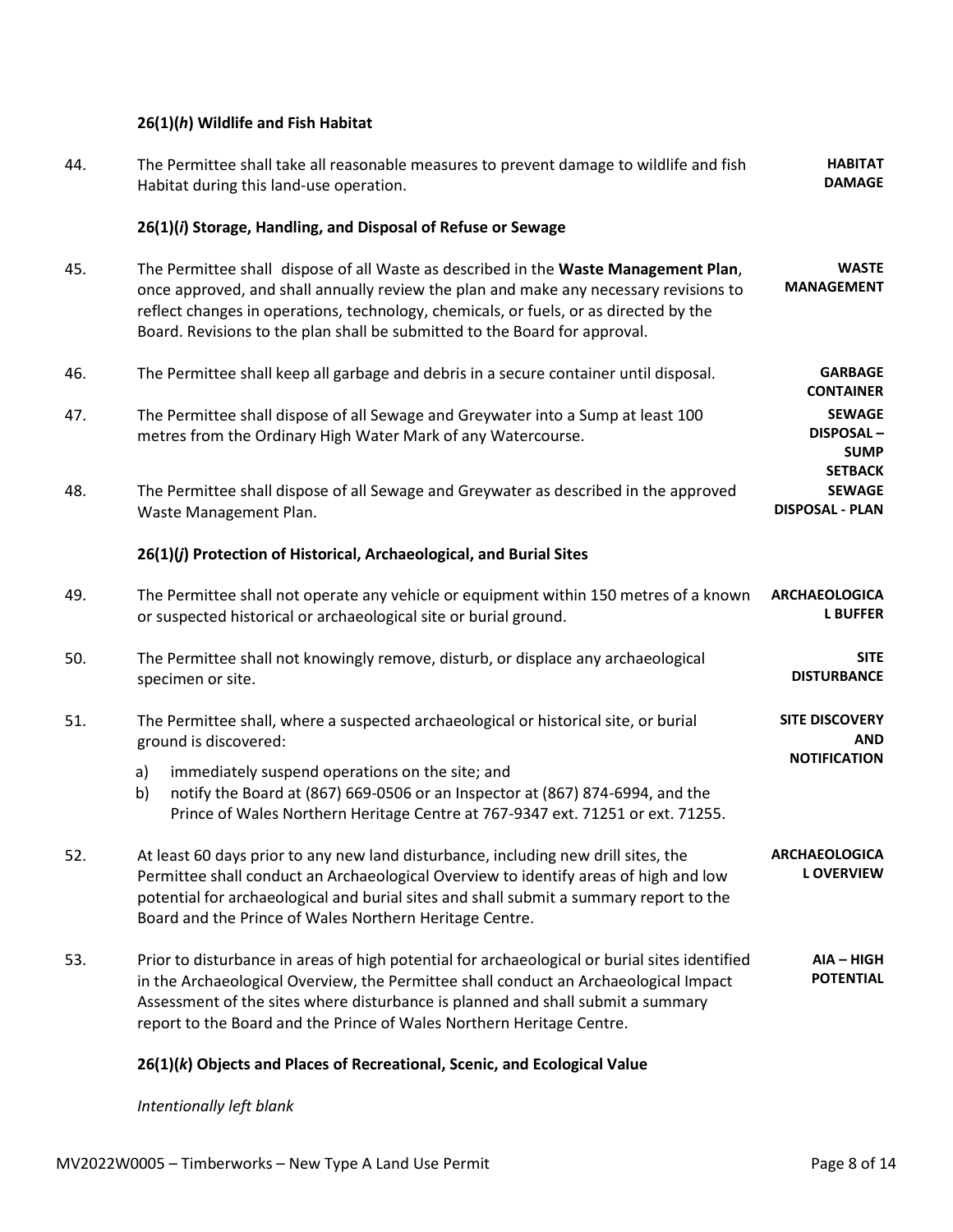# **26(1)(***l***) Security Deposit**

| 54. | Prior to the commencement of the land-use operation, the Permittee shall deposit with<br>the Minister a security deposit in the amount of \$92,625.00.                                                     | <b>SECURITY</b><br><b>DEPOSIT</b>                                                  |
|-----|------------------------------------------------------------------------------------------------------------------------------------------------------------------------------------------------------------|------------------------------------------------------------------------------------|
| 55. | All costs to remediate the area under this Permit are the responsibility of the Permittee.                                                                                                                 | <b>RESPONSIBILITY</b><br><b>FOR</b><br><b>REMEDIATION</b><br><b>COSTS</b>          |
|     | 26(1)(m) Fuel Storage                                                                                                                                                                                      |                                                                                    |
| 56. | The Permittee shall:                                                                                                                                                                                       | <b>REPAIR LEAKS</b>                                                                |
|     | examine all Fuel Storage Containers and Tank for leaks; and<br>a)<br>b)<br>repair all leaks immediately.                                                                                                   |                                                                                    |
| 57. | The Permittee shall place Fuel Storage Containers and or Tanks a minimum of 100<br>metres from the Ordinary High Water Mark of any Watercourse, unless otherwise<br>authorized in writing by an Inspector. | <b>FUEL STORAGE</b><br><b>SETBACK</b>                                              |
| 58. | The Permittee shall ensure that all fuel caches have adequate Secondary Containment.                                                                                                                       | <b>FUEL CACHE</b><br><b>SECONDARY</b>                                              |
| 59. | The Permittee shall set up all refueling points with Secondary Containment.                                                                                                                                | <b>CONTAINMENT</b><br><b>SECONDARY</b><br><b>CONTAINMENT -</b><br><b>REFUELING</b> |
| 60. | The Permittee shall not allow petroleum products to spread to surrounding lands or<br>Watercourses.                                                                                                        | <b>FUEL</b><br><b>CONTAINMENT</b>                                                  |
| 61. | The Permittee shall locate mobile fuel facilities on land when the facilities are stationary<br>for more than 12 hours.                                                                                    | <b>FUEL ON LAND</b>                                                                |
| 62. | The Permittee shall not place any Fuel Storage Containers or Tanks within 100 metres of<br>the Ordinary High Water Mark of any Watercourse, unless otherwise authorized in<br>writing by an Inspector.     | <b>FUEL NEAR WATER</b>                                                             |
| 63. | The Permittee shall mark all Fuel Storage Containers and Tanks with the Permittee's<br>name.                                                                                                               | <b>MARK</b><br><b>CONTAINERS</b><br><b>AND TANKS</b>                               |
| 64. | The Permittee shall mark all stationary fuel caches and fuel storage facilities with flags,<br>posts, or similar devices so that they are at all times plainly visible to local vehicle travel.            | <b>MARK FUEL</b><br><b>LOCATION</b>                                                |
| 65. | Within ten days of the establishment of any fuel cache, the Permittee shall report the<br>location and quantity of the cache in writing to the Board and an Inspector.                                     | <b>REPORT FUEL</b><br><b>LOCATION</b>                                              |
| 66. | The Permittee shall seal all outlets of Fuel Storage Containers and store the containers<br>on their sides with the outlets located at 3 and 9 o'clock, except for containers currently<br>in use.         | <b>SEAL OUTLET</b>                                                                 |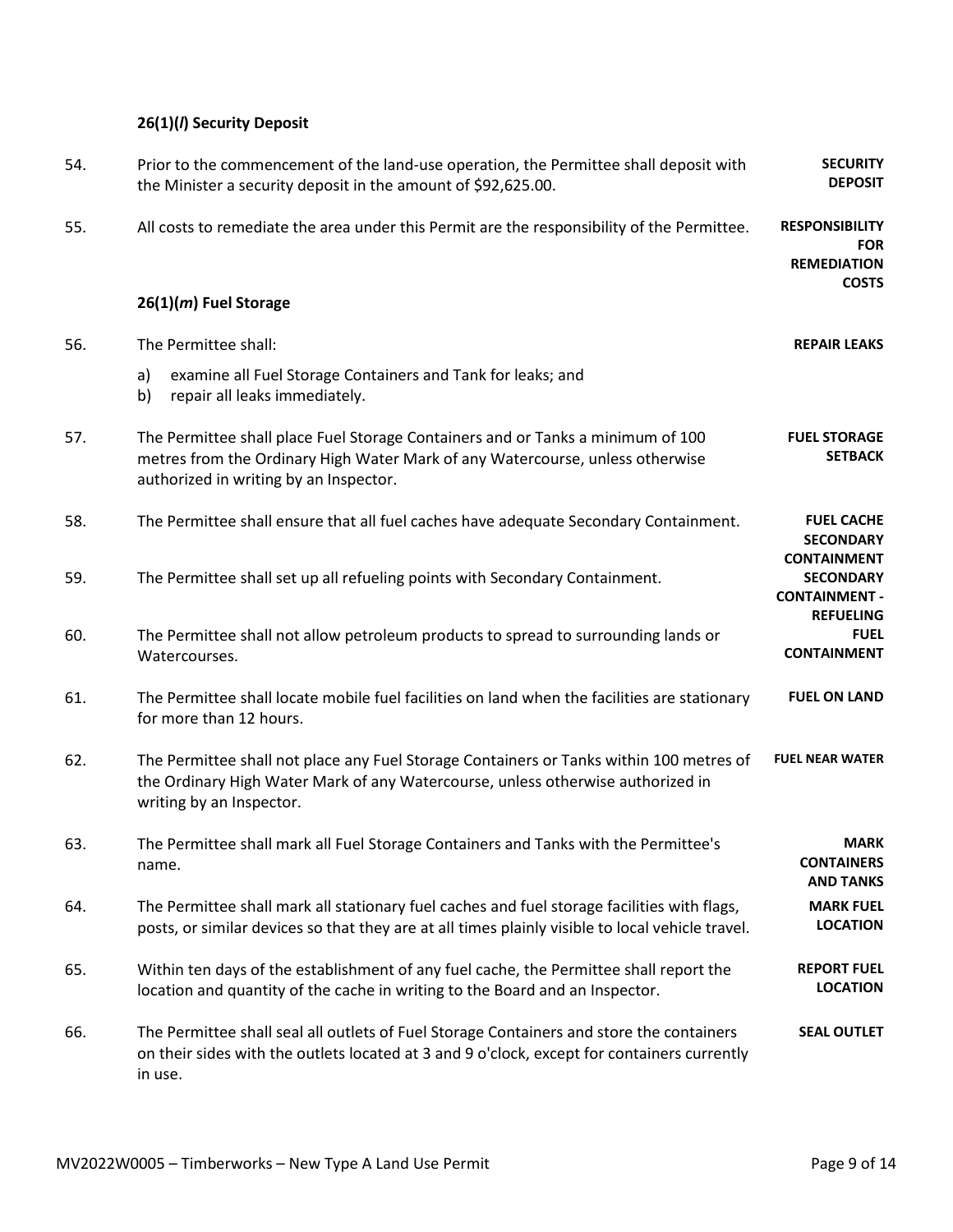| 67. | The Permittee shall comply with the Spill Contingency Plan, once approved, and shall<br>annually review the plan and make any necessary revisions to reflect changes in<br>operations, technology, chemicals, or fuels, or as directed by the Board. Revisions to the<br>plan shall be submitted to the Board for approval.                                                                                                                                                                                                                                                                                                                                                                                                                                                                                                                             | <b>SPILL</b><br><b>CONTINGENCY</b><br><b>PLAN</b> |
|-----|---------------------------------------------------------------------------------------------------------------------------------------------------------------------------------------------------------------------------------------------------------------------------------------------------------------------------------------------------------------------------------------------------------------------------------------------------------------------------------------------------------------------------------------------------------------------------------------------------------------------------------------------------------------------------------------------------------------------------------------------------------------------------------------------------------------------------------------------------------|---------------------------------------------------|
| 68. | Prior to commencement of the land-use operation the Permittee shall ensure that spill-<br>response equipment is in place to respond to any potential spills.                                                                                                                                                                                                                                                                                                                                                                                                                                                                                                                                                                                                                                                                                            | <b>SPILL RESPONSE</b>                             |
| 69. | All equipment that may be parked for two hours or more, shall have a haz-mat/drip tray<br>under it or be sufficiently diapered. Leaky equipment shall be repaired immediately.                                                                                                                                                                                                                                                                                                                                                                                                                                                                                                                                                                                                                                                                          | <b>DRIP TRAYS</b>                                 |
| 70. | The Permittee shall clean up all leaks, spills, and contaminated material immediately                                                                                                                                                                                                                                                                                                                                                                                                                                                                                                                                                                                                                                                                                                                                                                   | <b>CLEAN UP SPILLS</b>                            |
| 71. | During the period of this Permit, if a spill occurs or is foreseeable, the Permittee shall:<br>implement the approved Spill Contingency Plan;<br>a)<br>report it-immediately using the NU-NT Spill Report Form by one of the following<br>b)<br>methods:<br>Telephone: (867) 920-8130<br>Fax: (867) 873-6924<br>E-mail: spills@gov.nt.ca<br>$\bullet$<br><b>Online: Spill Reporting and Tracking Database</b><br>within 24 hours, notify the Board and an Inspector; and<br>C)<br>within 30 days of initially reporting the incident, submit a detailed report to the<br>d)<br>Board and an Inspector, including descriptions of causes, response actions, and any<br>changes to procedures to prevent similar occurrences in the future. Any updates to<br>this report shall be provided to the Board and an Inspector in writing as changes<br>occur. | <b>REPORT SPILLS</b>                              |
| 72. | 26(1)(n) Methods and Techniques for Debris and Brush Disposal<br>The Permittee shall progressively dispose of all brush and trees; all disposal shall be                                                                                                                                                                                                                                                                                                                                                                                                                                                                                                                                                                                                                                                                                                | <b>BRUSH</b>                                      |
|     | completed prior to the end of this land use operation                                                                                                                                                                                                                                                                                                                                                                                                                                                                                                                                                                                                                                                                                                                                                                                                   | <b>DISPOSAL/ TIME</b>                             |
| 73. | The Permittee shall not clear areas larger than identified in the complete application.                                                                                                                                                                                                                                                                                                                                                                                                                                                                                                                                                                                                                                                                                                                                                                 | <b>MINIMIZE AREA</b><br><b>CLEARED</b>            |
| 74. | The Permittee shall ensure that windrows are separated from standing timber.                                                                                                                                                                                                                                                                                                                                                                                                                                                                                                                                                                                                                                                                                                                                                                            | WINDROWS/<br><b>LOCATION</b>                      |
| 75. | The Permittee shall spread the windrow of brush and debris over the access as<br>instructed by the Inspector.                                                                                                                                                                                                                                                                                                                                                                                                                                                                                                                                                                                                                                                                                                                                           | <b>RESTRICT ACCESS</b>                            |
|     | 26(1)(o) Restoration of the Lands                                                                                                                                                                                                                                                                                                                                                                                                                                                                                                                                                                                                                                                                                                                                                                                                                       |                                                   |
| 76. | All outstanding liabilities and obligations of the Permittee in relation to work performed<br>or required to be performed under Land Use Permit MV2015W0011 are fully<br>incorporated into and subsumed under this Permit, and the Permittee must therefore<br>complete the restoration and other obligations set out in or incurred under Permit                                                                                                                                                                                                                                                                                                                                                                                                                                                                                                       | <b>TRANSFER OF</b><br><b>LIABILITIES</b>          |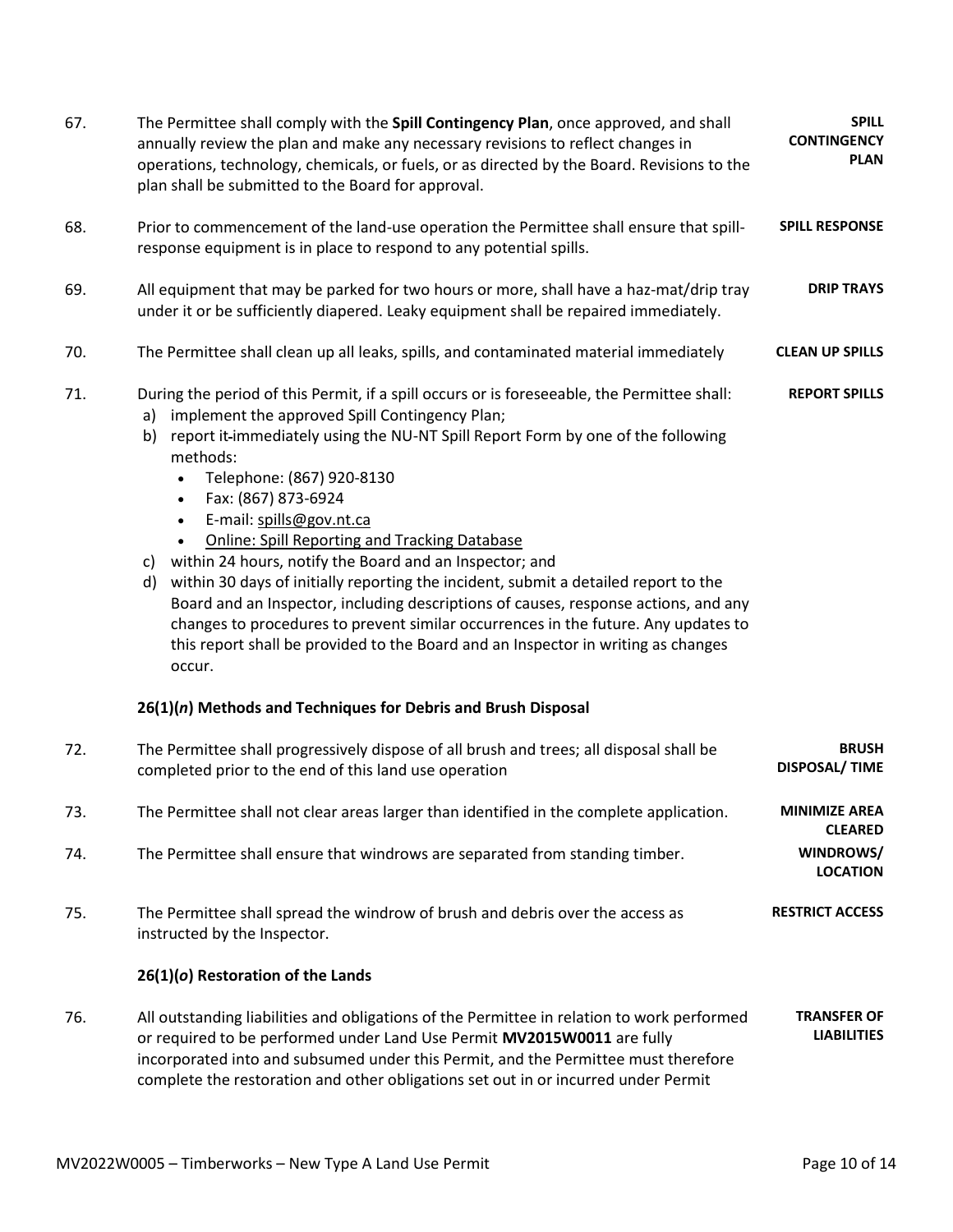**MV2015W0011**, as well as such further obligations as may be set out in or incurred under this Permit.

| 77. | All areas affected by construction or removal activities shall be stabilized and<br>landscaped to their pre-construction profiles, unless otherwise authorized in writing by<br>an Inspector.                                                          | PRE-<br><b>CONSTRUCTION</b><br><b>PROFILES</b>             |
|-----|--------------------------------------------------------------------------------------------------------------------------------------------------------------------------------------------------------------------------------------------------------|------------------------------------------------------------|
| 78. | The Permittee shall dispose of all overburden as approved by the Board, or as otherwise<br>authorized in writing by an Inspector.                                                                                                                      | <b>DISPOSAL OF</b><br><b>OVERBURDEN</b>                    |
| 79. | Prior to the end of the land-use operation, the Permittee shall complete all cleanup and<br>restoration of the lands used.                                                                                                                             | <b>FINAL CLEANUP</b><br><b>AND</b><br><b>RESTORATION</b>   |
| 80. | Prior to the end of the land-use operation, the Permittee shall prepare the site in such a<br>manner as to facilitate natural revegetation.                                                                                                            | <b>NATURAL</b><br><b>VEGETATION</b>                        |
| 81. | The Permittee shall carry out Progressive Reclamation of disturbed areas as soon as it is<br>practical to do so.                                                                                                                                       | <b>PROGRESSIVE</b><br><b>RECLAMATION</b>                   |
| 82. | Prior to the end of the land-use operation, the Permittee shall restore any trails<br>impacted by the land-use operation by removing fallen trees and any other obstructions<br>from the trails.                                                       | <b>TRAILS</b><br><b>RESTORATION</b>                        |
|     | $26(1)(p)$ Display of Permits and Permit Numbers                                                                                                                                                                                                       |                                                            |
| 83. | The Permittee shall display a copy of this Permit in each campsite established to carry<br>out this land-use operation.                                                                                                                                | <b>DISPLAY PERMIT</b>                                      |
| 84. | The Permittee shall keep a copy of this Permit on hand at all times during this land-use<br>operation.                                                                                                                                                 | <b>COPY OF PERMIT</b>                                      |
|     | 26(1)(q) Biological and Physical Protection of the Land                                                                                                                                                                                                |                                                            |
| 85. | The Permittee shall not move any equipment or commence any drilling when one or<br>more caribou are within 500 metres.                                                                                                                                 | <b>CARIBOU</b><br><b>DISTURBANCE</b>                       |
| 86. | If nesting areas are encountered during the course of operations, the Permittee shall<br>minimize all activity so as to not disturb them.                                                                                                              | <b>MIGRATORY BIRD</b><br><b>NEST</b><br><b>DISTURBANCE</b> |
| 87. | The Permittee shall setback the removal of vegetation and operation of heavy equipment<br>from any Watercourse a minimum of:                                                                                                                           | <b>EQUIPMENT</b><br><b>WATERCOURSE</b>                     |
|     | Lakes larger than 16 ha in area: 100 m buffer;<br>a)<br>b) Lakes 1 ha to 16 in area: 30 m buffer;<br>Ponds less than 1 ha in area: 10 m buffe;<br>C)<br>Large permanent rivers: 100 m buffer;<br>d)<br>Medium permanent rivers: 60 m buffer; and<br>e) | <b>SETBACK</b>                                             |

f) Small permanent rivers and streams: 10 m buffer.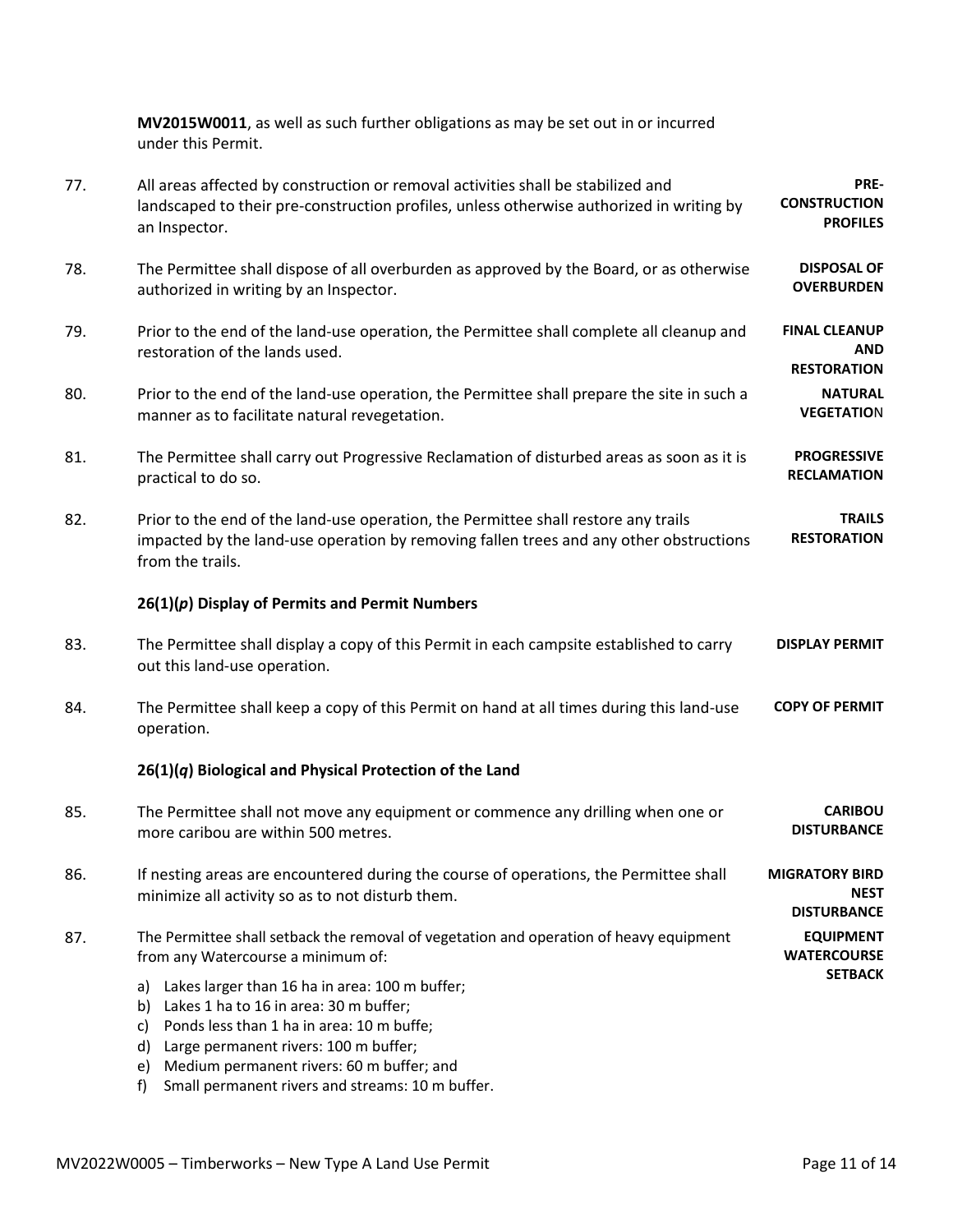| 88. | If any plan is not approved by the Board, the Permittee shall revise the plan according<br>to the Board's direction and re-submit it to the Board for approval.                                                                                                                    | <b>RESUBMIT PLAN</b>                |
|-----|------------------------------------------------------------------------------------------------------------------------------------------------------------------------------------------------------------------------------------------------------------------------------------|-------------------------------------|
| 89. | The Permittee shall comply with the Engagement Plan, once approved, and shall<br>annually review the plan and make any necessary revisions to reflect changes in<br>operations or as directed by the Board. Revisions to the plan shall be submitted to the<br>Board for approval. | <b>ENGAGEMENT</b><br><b>PLAN</b>    |
| 90. | All revised plans submitted to the Board shall include a brief summary of the changes<br>made to the plan.                                                                                                                                                                         | <b>SUMMARY OF</b><br><b>CHANGES</b> |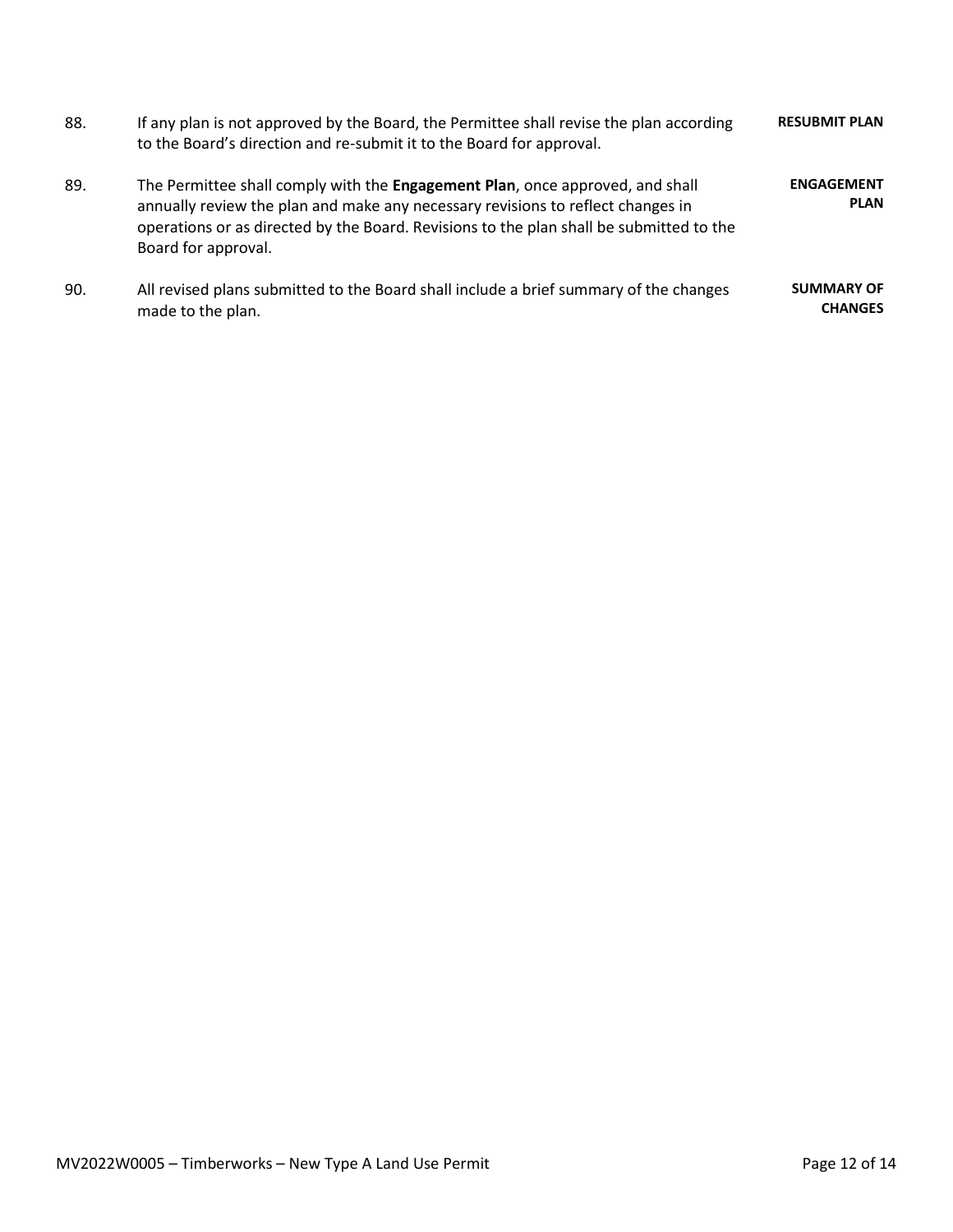# **Annex A: MV2022W0005 – Submission and Review Requirements**

| <b>Condition</b><br><b>Number</b> | <b>Item</b>            | <b>When Required</b> |
|-----------------------------------|------------------------|----------------------|
| 45                                | Waste Management Plan  | March 31, annually   |
| 67                                | Spill Contingency Plan | March 31, annually   |
| 89                                | Engagement Plan        | March 31, annually   |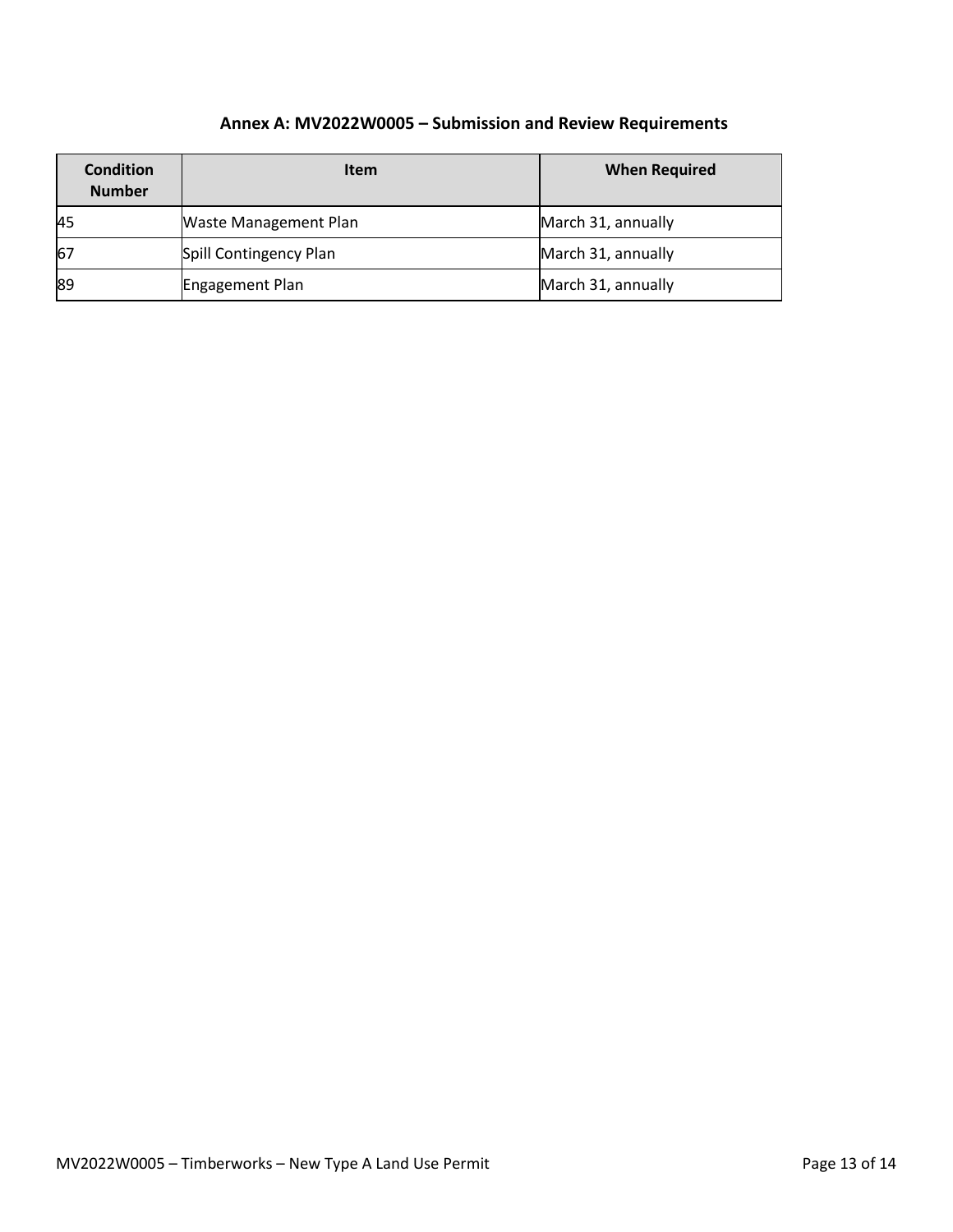# **Annex B: MV2022W0005 – Revision History**

| <b>Date</b> | Change                   | <b>Date Approved</b> |
|-------------|--------------------------|----------------------|
|             | $\overline{\phantom{0}}$ | -                    |
|             |                          |                      |
|             |                          |                      |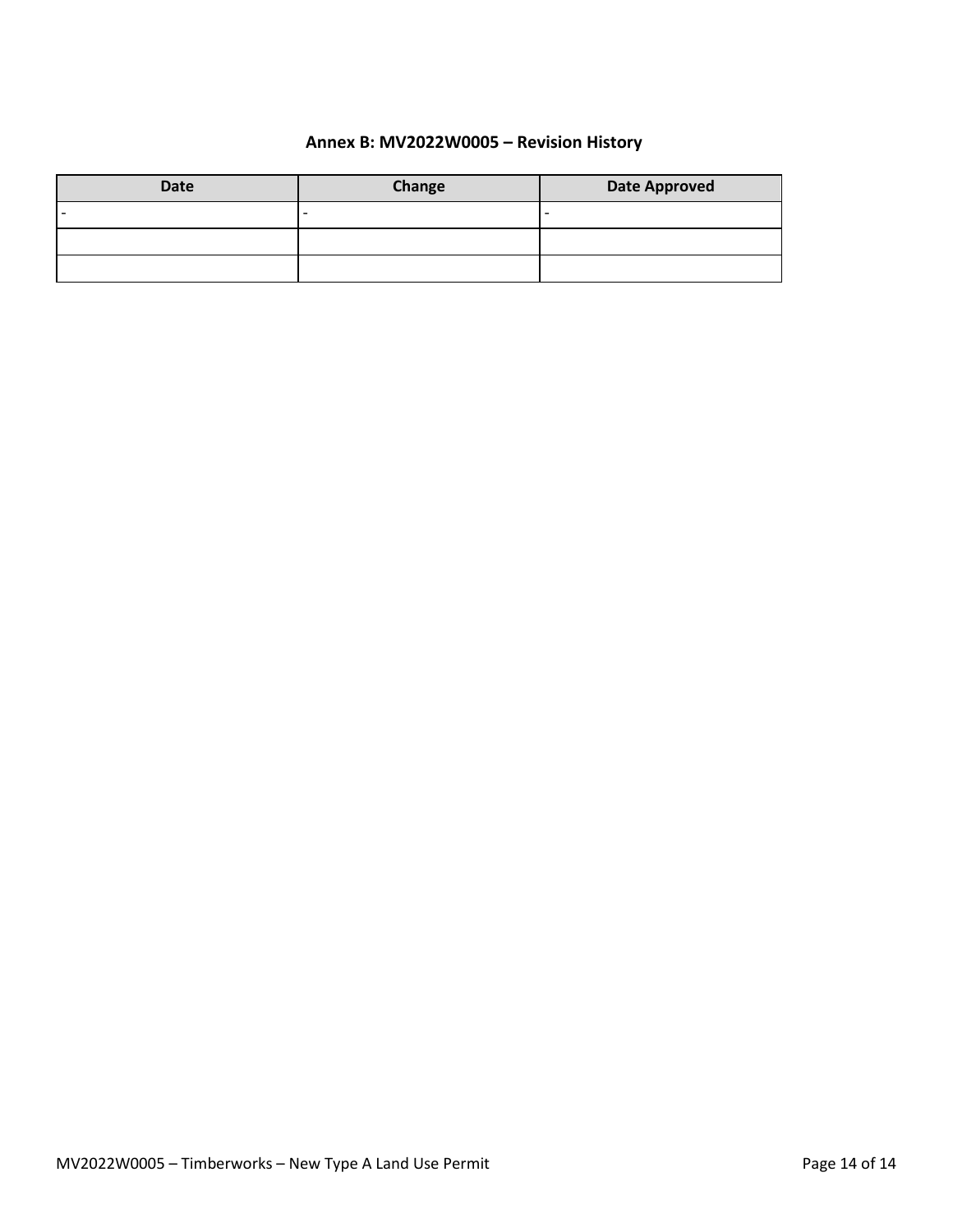

7th Floor - 4922 48th Street PO Box 2130, Yellowknife NT X1A 2P6

Tel: 867-669-0506 Fax: 867-873-6610 www.mvlwb.com

#### **Reasons for Decision**

Issued pursuant to paragraphs 22(2)(a) and 40(2)(c) of the Mackenzie Valley Land Use Regulations (MVLUR)*.*

| <b>Land Use Permit Application</b> |                        |  |
|------------------------------------|------------------------|--|
| <b>File Number</b>                 | MV2022W0005            |  |
| Company                            | Timberworks Inc.       |  |
| Project                            | <b>Woods Operation</b> |  |
| Location                           | South Slave Region, NT |  |
| <b>Activity</b>                    | <b>Wood Operation</b>  |  |
| <b>Date of Decision</b>            | June 16, 2022          |  |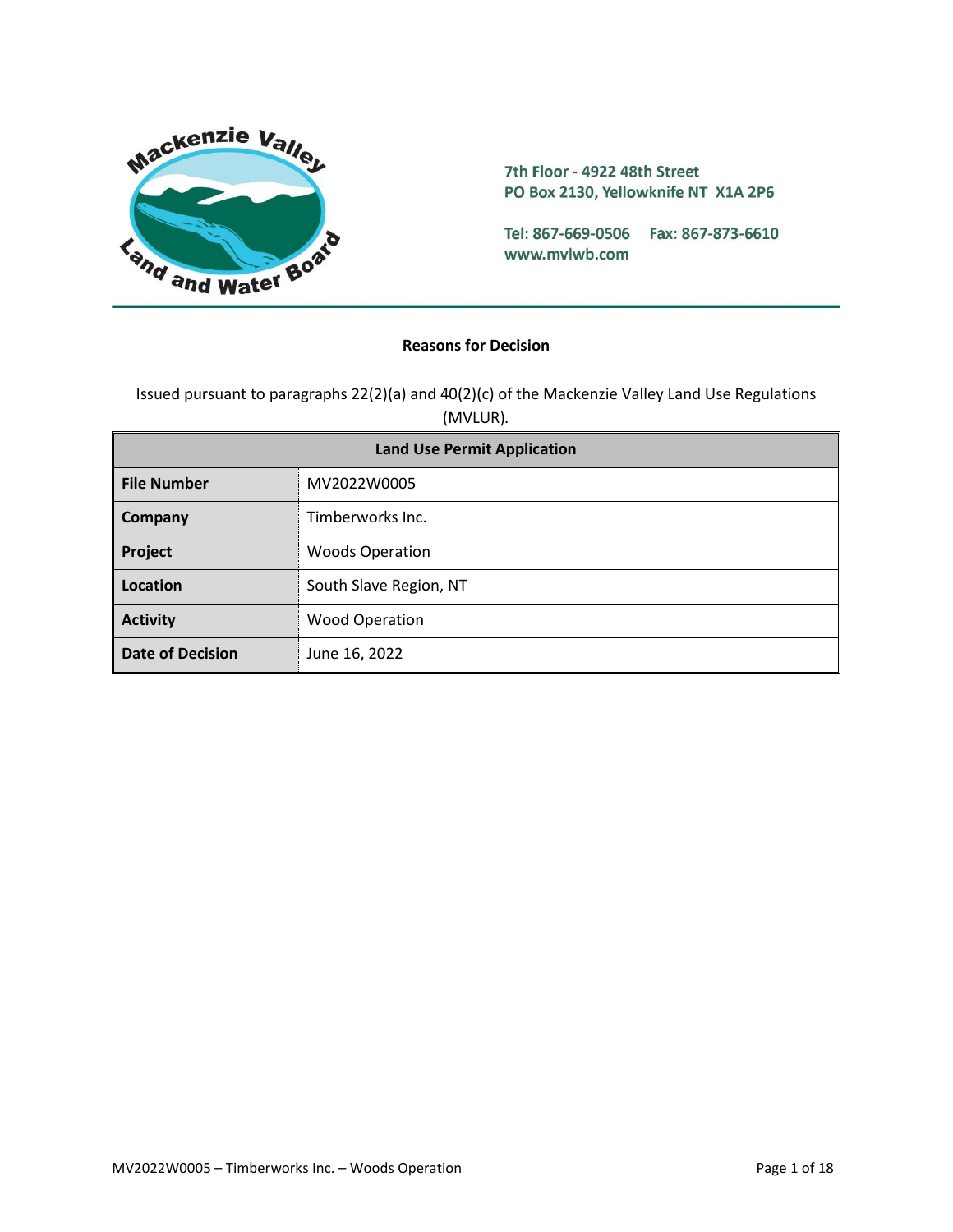## **Table of Contents**

| 1.0 |                                                                                               |  |
|-----|-----------------------------------------------------------------------------------------------|--|
| 2.0 |                                                                                               |  |
| 3.0 |                                                                                               |  |
| 4.0 |                                                                                               |  |
| 5.0 |                                                                                               |  |
| 5.1 |                                                                                               |  |
| 5.2 |                                                                                               |  |
| 5.3 |                                                                                               |  |
| 5.4 |                                                                                               |  |
| 5.5 |                                                                                               |  |
| 5.6 |                                                                                               |  |
|     | 5.6.1                                                                                         |  |
|     | 5.6.2                                                                                         |  |
| 6.0 |                                                                                               |  |
| 6.1 |                                                                                               |  |
| 6.2 |                                                                                               |  |
| 6.3 |                                                                                               |  |
| 6.4 |                                                                                               |  |
|     |                                                                                               |  |
|     |                                                                                               |  |
|     |                                                                                               |  |
|     |                                                                                               |  |
|     |                                                                                               |  |
|     | 26(1)(f) Control or Prevention of Ponding of Water, Flooding, Erosion, Slides, and Subsidence |  |
|     |                                                                                               |  |
|     | 26(1)(g) Use, Storage, Handling, and Ultimate Disposal of Any Chemical or Toxic Material13    |  |
|     |                                                                                               |  |
|     |                                                                                               |  |
|     |                                                                                               |  |
|     | 26(1)(k) Objects and Places of Recreational, Scenic, and Ecological Value 15                  |  |
|     |                                                                                               |  |
|     |                                                                                               |  |
|     |                                                                                               |  |
|     |                                                                                               |  |
|     |                                                                                               |  |
|     |                                                                                               |  |
| 6.5 |                                                                                               |  |
| 6.6 |                                                                                               |  |
| 7.0 |                                                                                               |  |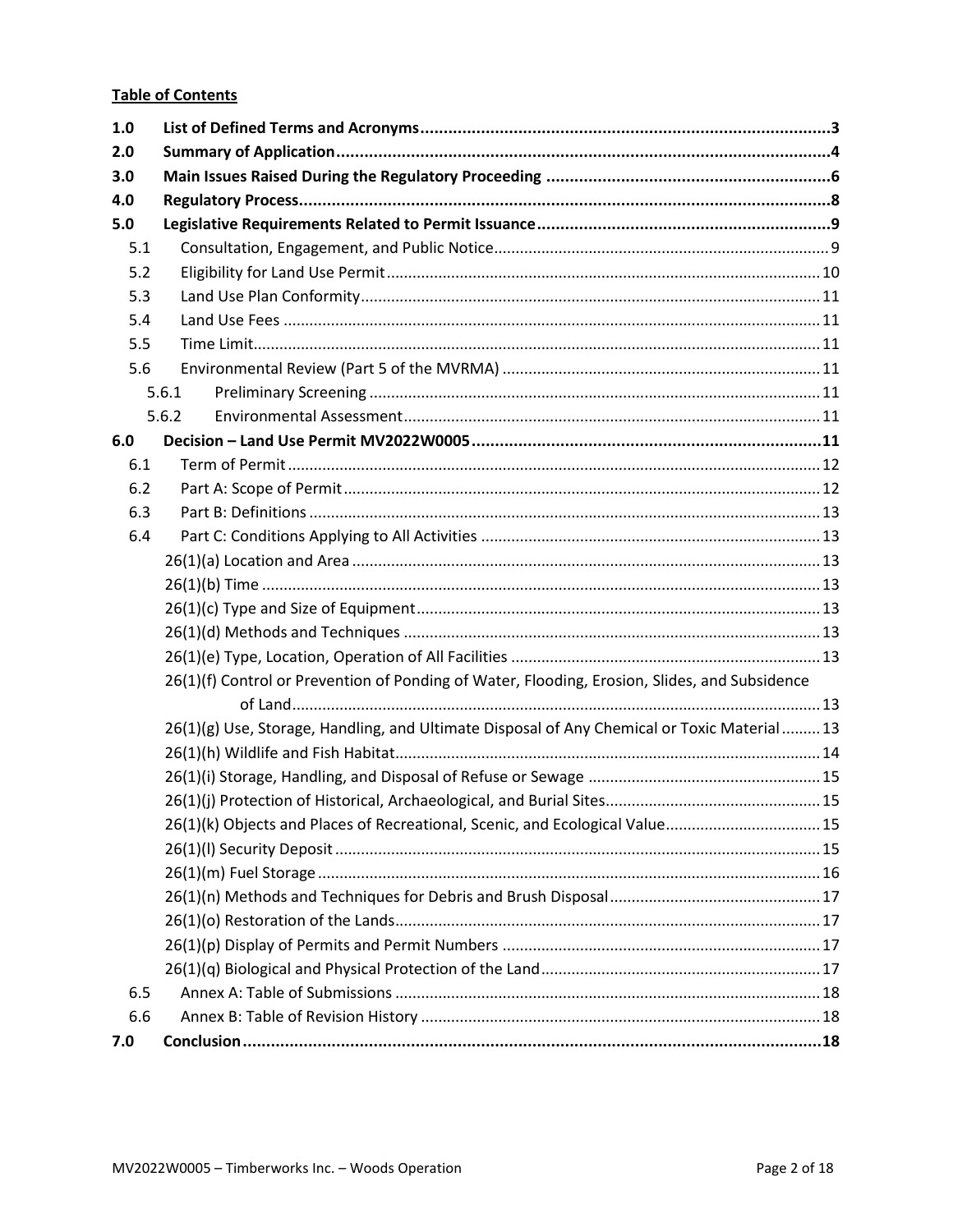On June 16, 2022, the Mackenzie Valley Land and Water Board (MVLWB or Board) met and considered the Application made by Timberworks Inc. (Applicant) to the Board on April 6, 2022 for Land Use Permit (Permit) MV2022W0005 for Timber Harvesting (the Project) in South Slave Area. After reviewing the Application and the evidence gathered during the regulatory proceeding, the Board has made the following decisions:

- 1) To issue Land Use Permit MV2022W0005 for a term of 5 years;
- 2) To approve Version 1 of the Engagement Plan;
- 3) To approve Version1 of the Waste Management Plan; and
- 4) To approve Version1 of the Spill Contingency Plan.

These Reasons for Decision set out the Board's regulatory process for the Application and rationale for decisions regarding the Permit. A summary of the Application and the main issues identified during the proceeding is provided in sections [2.0](#page-20-0) an[d 3.0](#page-22-0) below, followed by an outline of the regulatory process for the Application i[n section 4.0.](#page-24-0) [Section 5.0](#page-25-0) describes how the applicable legislative requirements have been met. The Board's decisions and supporting rationale regarding the Permit are set out in section 6.0.

| Applicant/Permittee      | Timberworks Inc.                                                                 |
|--------------------------|----------------------------------------------------------------------------------|
| Application              | The complete application package submitted by the Applicant for Land Use Permit  |
|                          | MV2022W0005.                                                                     |
| <b>Distribution List</b> | The list of individuals and organizations to whom materials from this regulatory |
|                          | proceeding were circulated. <sup>1</sup>                                         |
| EA                       | <b>Environmental Assessment</b>                                                  |
| <b>GNWT</b>              | Government of the Northwest Territories                                          |
| <b>GNWT-ENR</b>          | Government of the Northwest Territories – Environment and Natural Resources      |
|                          | An Inspector designated under subsection 84(1) of the Mackenzie Valley Resource  |
| Inspector                | <b>Management Act</b>                                                            |
| <b>LWBs</b>              | Land and Water Boards of the Mackenzie Valley                                    |
| <b>MVEIRB</b>            | Mackenzie Valley Environmental Impact Review Board                               |
| <b>MVLUR</b>             | <b>Mackenzie Valley Land Use Regulations</b>                                     |
| <b>MVLWB or Board</b>    | Mackenzie Valley Land and Water Board                                            |
| <b>MVRMA</b>             | Mackenzie Valley Resource Management Act                                         |
| Minister                 | Minister of the Government of the Northwest Territories (GNWT) - Lands           |
| <b>ORS</b>               | Online Review System (https://new.onlinereviewsystem.ca/reviews)                 |
|                          | As per the LWBs' Rules of Procedures, an applicant, a person, or an organization |
| Party                    | participating in this regulatory process.                                        |
| Permit                   | Land Use Permit MV2022W0005                                                      |
| Project                  | the undertaking as described in Part A of the Permit.                            |
| <b>Review Board</b>      | Mackenzie Valley Environmental Impact Review Board                               |
|                          |                                                                                  |

## <span id="page-19-0"></span>**1.0 List of Defined Terms and Acronyms**

<sup>&</sup>lt;sup>1</sup> To access the Distribution List, see the LWBs' Online Review System for Timberworks Inc. - [Timber Harvesting](https://new.onlinereviewsystem.ca/review/4E920AE1-8FCC-EC11-997E-CC60C843C6BF) - May5\_22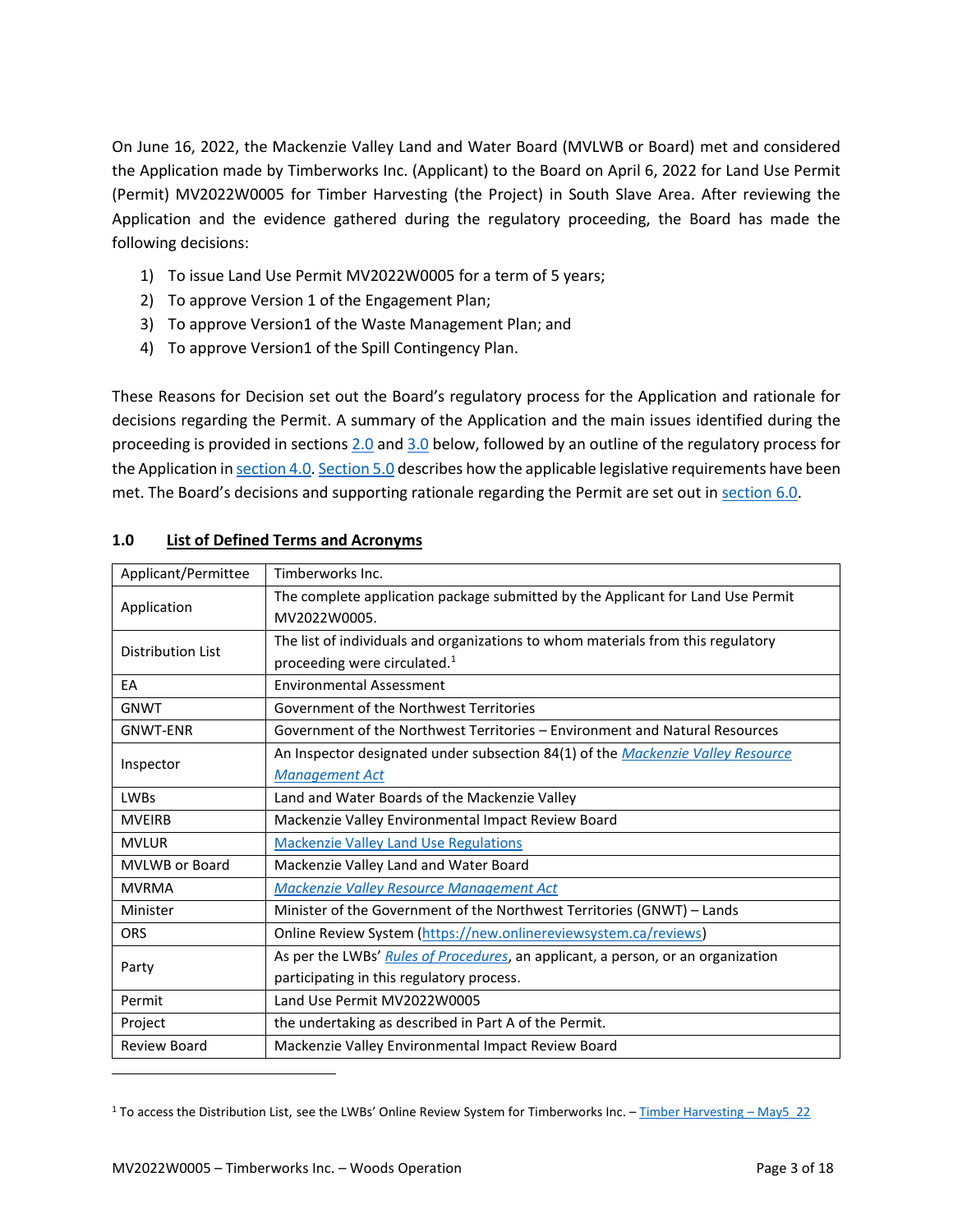| <b>SCP</b>                           | Spill Contingency Plan                                    |
|--------------------------------------|-----------------------------------------------------------|
| <b>Standard Permit</b><br>Conditions | <b>LWBs' Standard Land Use Permit Conditions Template</b> |
| <b>WMP</b>                           | Waste Management Plan                                     |

## <span id="page-20-0"></span>**2.0 Summary of Application**

On April 6, 2022, the Applicant submitted an application for a new Permit MV2022W0005 (the Application).<sup>2</sup> The Application is to conduct a woods operation in the South Slave Region of the Northwest Territories. These activities are located within the Akaitcho Region. On August 13, 2015, Timberworks received a Permit for a woods operation in the South Slave Region.

The operation included the following activities:

- Harvesting timber;
- Storing timber prior to transport ;
- Establishment of roads and trails;
- Establishment of camps;
- Use of equipment; and
- Use and storage of fuel.

With Permit MV2005W0011 expiring August 12, 2022, Timbeworks has submitted a renewal application.

On April 6, 2022, Timberworks submitted an Application for a timber harvesting operation in the South Slave Region. The operation includes the following activities:

- Harvesting timber;
- Storing timber prior to transport ;
- Establishment of roads and trails;
- Establishment of camps;
- Use of equipment; and
- Use and storage of fuel.

Timberworks is a business partnership between the Denínu Kýę First Nation (DKFN) and the Fort Resolution Metis Council (FRMC) and was awarded a 25-year Forest Management Agreement (FMA) from the Government of the Northwest Territories – Department of Environment and Natural Resources (GNWT-ENR) to enable development of a forest biomass industry in the region (map attached).

Forest management is regulated by the Forest Management Act and its regulations and are administered through the GNWT-ENR-Forest Management Division. Timber harvesting areas (i.e., blocks) have been planned with respect to road building, maintenance and reclamation. Individual blocks range between 15

<sup>&</sup>lt;sup>2</sup> See MLWB Online Registry for Timberworks Inc. - [Permit Application](https://registry.mvlwb.ca/Documents/MV2022W0005/Timberworks%20-%20Type%20A%20LUP%20Application%20-%20Apr6_22.pdf) - Apr6\_22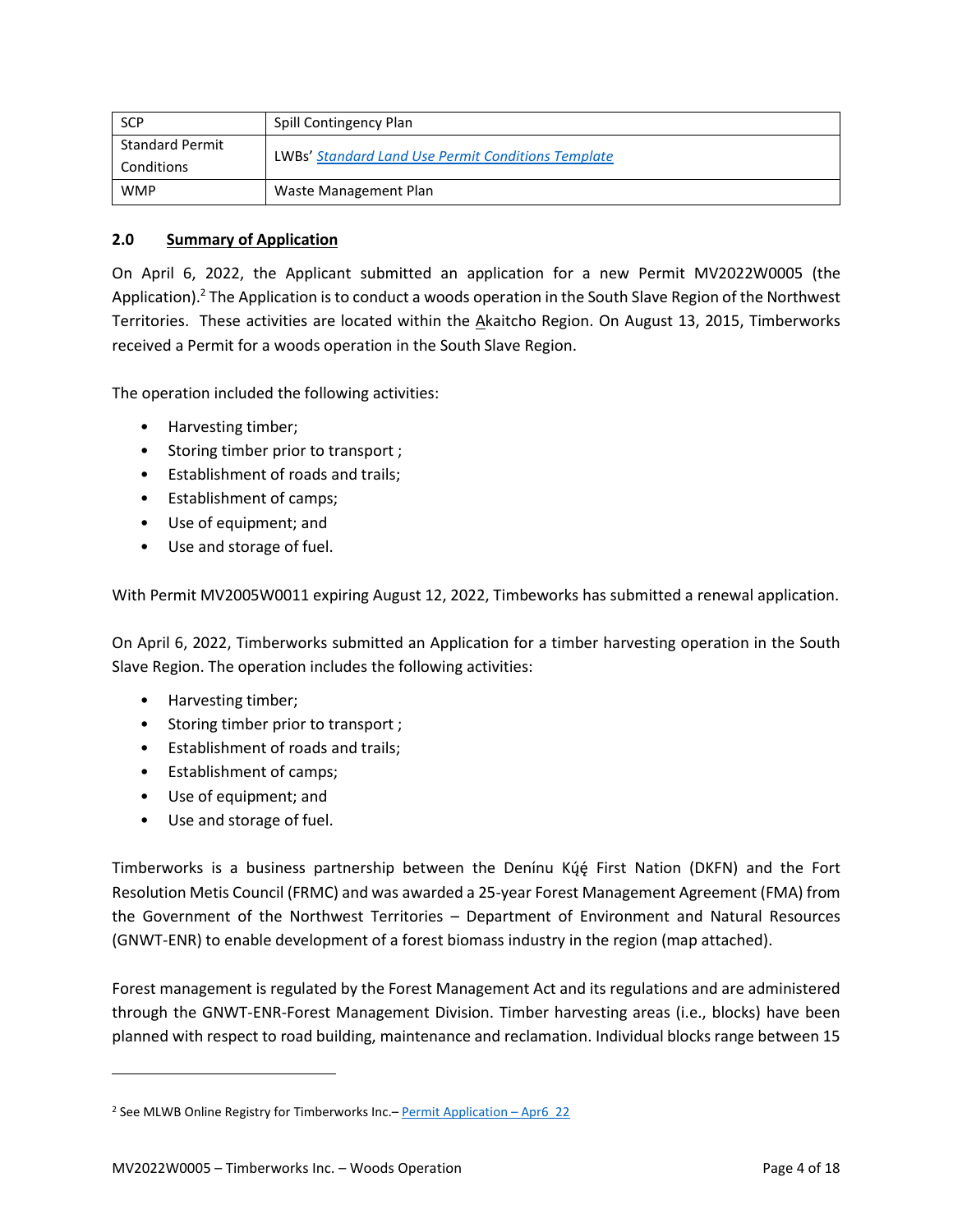hectares and 800 hectares but can be combined to maintain large patches of even-aged stands (up to 1400 hectares) typical of the forest compositions specific to this part of the territory. Block shapes are extremely variable and closely align with natural stand boundaries presented on the landscape.

Timber harvesting operations are to meet the terms and conditions stipulated in the approved Annual Operating Plan (AOP) and apply appropriate forest management practices as described in the Commercial Timber Harvest Planning and Operating Procedures Manual (ENR 2005). Under normal conditions, logs will be hauled directly to the mill site; a distance of up to 250 km. Approximately 2,528 loads will be hauled annually from the harvested blocks through the FMA area (at 50m3 per load and the allowable timber allocation of 126,400m3/year).

Road design, construction and maintenance will follow current best practices, with the objective of providing safe roads while minimizing environmental disturbance. Road design involves planning the road alignments, grades, embankments and surface that require and understanding of both local environmental conditions and transportation requirements, such as the purpose of the road, expected vehicle loads, frequency of use and duration of use. In order to protect the ground surface from rutting and erosion, access to the harvest blocks will require winter road construction. Typically, except for safety concerns, haul road surfaces will have a running surface width of 5 to 10 meters and cleared width of approximately 7 to 20 meters. Snowfills and ice bridges will be required for some water crossings; Timberworks has indicated they will not require more than 100 m3/day (i.e. a water license trigger). No permanent structures will be constructed across watercourses.

Equipment planned for these activities includes the following, or similar:

- Low Bed tractor-Trailer
- Crawler tractor
- Grader
- Water truck
- Excavator
- Feller buncher
- Grapple skidder
- Danglehead processor
- Log loader
- Logging truck and trailer
- Pick-up trucks
- Snowmobiles
- Pumper truck

As access roads will be used repeatedly, road reclamation efforts will focus on seasonal reclamation to maintain natural drainage; this incudes removal of snowfills and installing cross ditches where required. Sediment and erosion will be controlled by maintaining lower road grades, incorporating buffer strips between roads and watercourses, proper scheduling of road construction and using brush to trap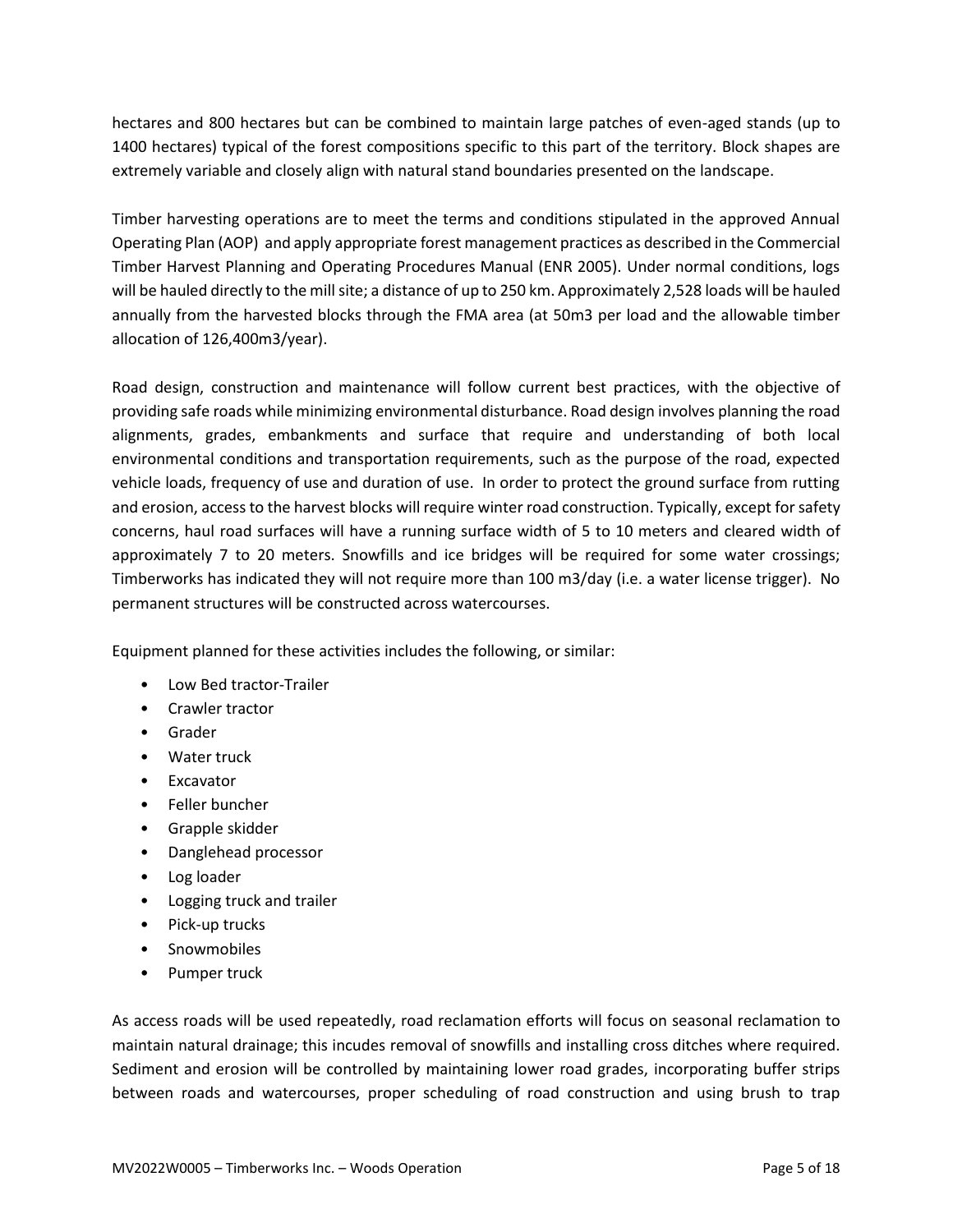sediment. In-block roads and landings will be reclaimed to a stable condition; however, some may need to be reused. Appropriate reclamation measures may also be required to discourage access. Logging debris will occur throughout the harvested areas. Large concentrations of debris from the roadside processing will be piled and burned.

Cut blocks will be reforested by the GNWT-ENR in accordance with the Forest Management Regulations; Timberworks will pay a levy to the GNWT-ENR for this purpose. While reforestation approaches will vary by site, methods may include some combination of site preparation, natural regeneration and/or active reforestation. GNWT-ENR will monitor regenerating stands to ensure that future stands meet or exceed anticipated growth performance levels with appropriate tree species.

Where feasible, crews will temporarily reside within the communities of Fort Resolution and Hay River. However, small stationary camps with up to 10 structures, for up to 25 personnel will be necessary for operations in more remote areas.

In making its decision and preparing these Reasons for Decision, the Board has reviewed and considered:

- 1) The Permit Application as submitted by the Applicant for the Project;
- 2) The evidence and submissions received by the Board from the Applicant in relation to the Permit; and
- 3) The comments and recommendations, evidence, and submissions received by the Board from Parties during this regulatory proceeding.

### <span id="page-22-0"></span>**3.0 Main Issues Raised During the Regulatory Proceeding**

These Reasons for Decision focus primarily on the following key issues raised during this regulatory proceeding:

### **Kátł'odeeche First Nation**

"At this point in time, the Kátł'odeeche First Nation cannot support the proposed western boundary of the land use area identified in the application. To be specific, KFN will not support the land use permit application for that area west of a line due north from the junction of Highway 5 and 6 to Great Slave Lake and west of Highway 5 toward Fort Smith – because it would infringe on KFN existing Aboriginal rights and titles and would also negatively impact critical boreal caribou habitat. Otherwise, KFN has no issues with the application."

### **Response**

"Peter and I discussed his concerns regarding the boundary between KFN and DKFN during the Engagement Plan and I responded to his concern in the Engagement Log. He has indicated he has no new concern.

Timberworks has done some research into the boundary between the two First Nations and it is my understanding that prior to the issuance of Timberworks Forest Management Agreement considerable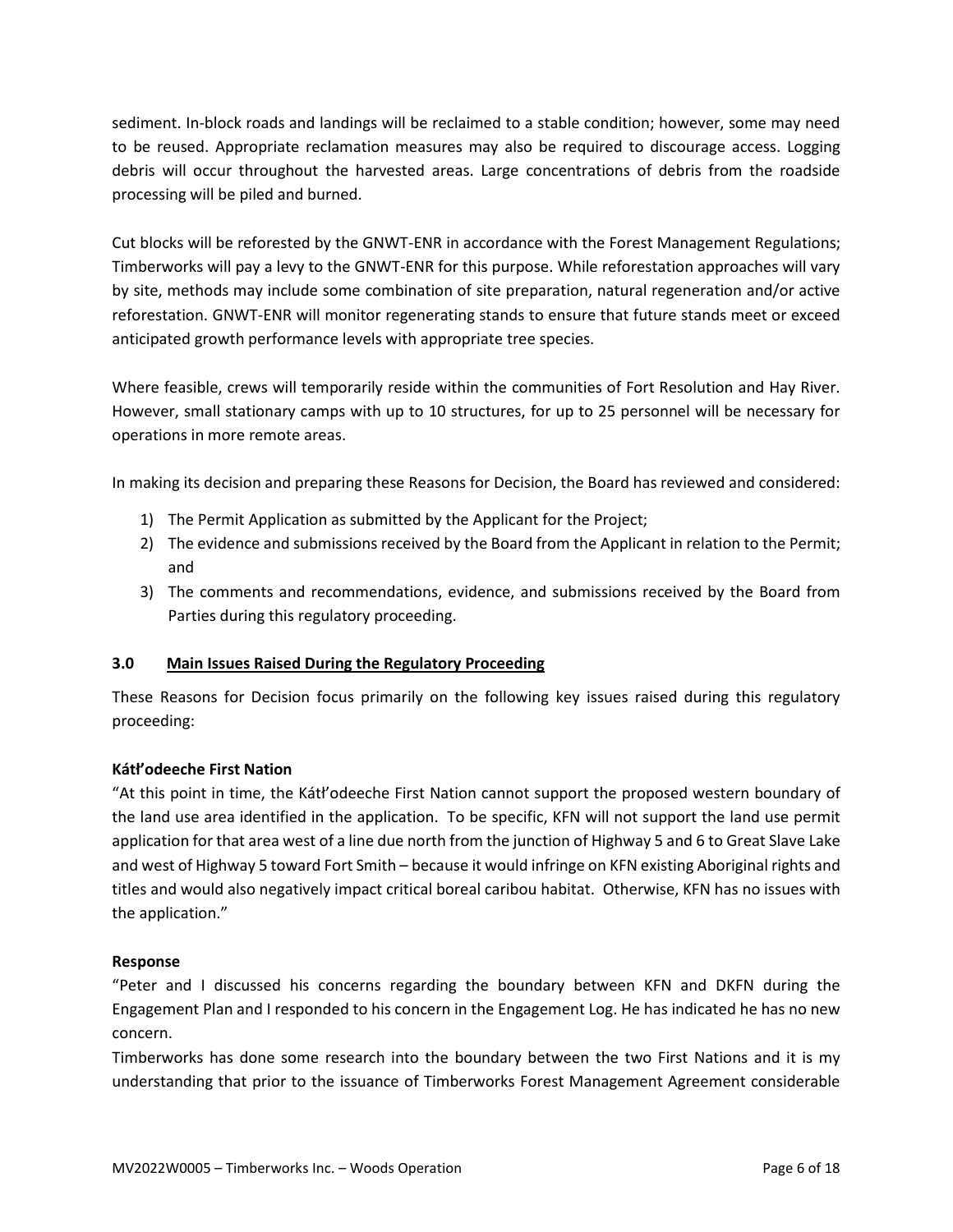consultation and discussion happened between the Government of the NWT and KFN regarding the boundary, and it was established as the Buffalo River.

Peter's contention that KFN primary territory is now a line north and south of the intersection of Highways 5 and 6 is beyond the scope of Timberworks to address.

Timberworks has agreed to defer harvest within the disputed area and has agreed to further discussion and or negotiation regarding the timber within the disputed area. Timberworks has no intention of voluntarily withdrawing the land in question from the Forest Management Agreement area, nor changing the boundary of the Land Use Permit.

Timberworks has agreed to work with the Fish and Wildlife Division in the NWT to determine the best practices for timber harvesting in woodland caribou areas within the FMA."

### **GNWT – Environment and Natural Resources**

"This project meets the criterial for a development that is "always" likely to require a WMMP, under ENR's Wildlife Management and Monitoring Plan Process and Content Guidelines, as it involves timber harvesting at a volume that exceeds 50,000m3/year. As such, ENR will be notifying Timbers that a Minterapproved Wildlife Management and Monitoring Plan is required under section 95 of the Wildlife Act. ENR recommends that the Board remove conditions 45…"

#### **Response**

"Response to the comment regarding Table 2, Species at Risk. Table 2 was updated by Timberworks for the application to extend the existing permit in 2020, however if the Table needs to be updated to reflect changes in the status of species at risk in the permit area, we will do that. No additional response than what is recorded in the Engagement Log

Timberworks will comply with all of the Legislation regarding Wildlife and Wildlife Habitat Protection, including required buffers around raptor nests.

Regarding the recommendation to daily pre-clearing surveys,

Timberworks response is if any nests, dens, beaver dams, muskrat push-ups or hibernaculum are encountered or observed during the ground truthing and harvest layout or during harvesting then mitigation will occur. This is already included in the permit. Additional daily pre-clearing surveys are not being considered by Timberworks at this time.

Timberworks has a wildlife monitoring process in the existing permit, including reporting to ENR."

### **GNWT – Prince of Wales Northern Heritage Centre**

"ECE recommends that AOA and AIA-High Potential Conditions are included in the LUP to ensure that appropriate archaeological studies are completed prior to any activities that may result in ground disturbance – i.e., any mechanical operations that may occur during shoulder seasons, summer, or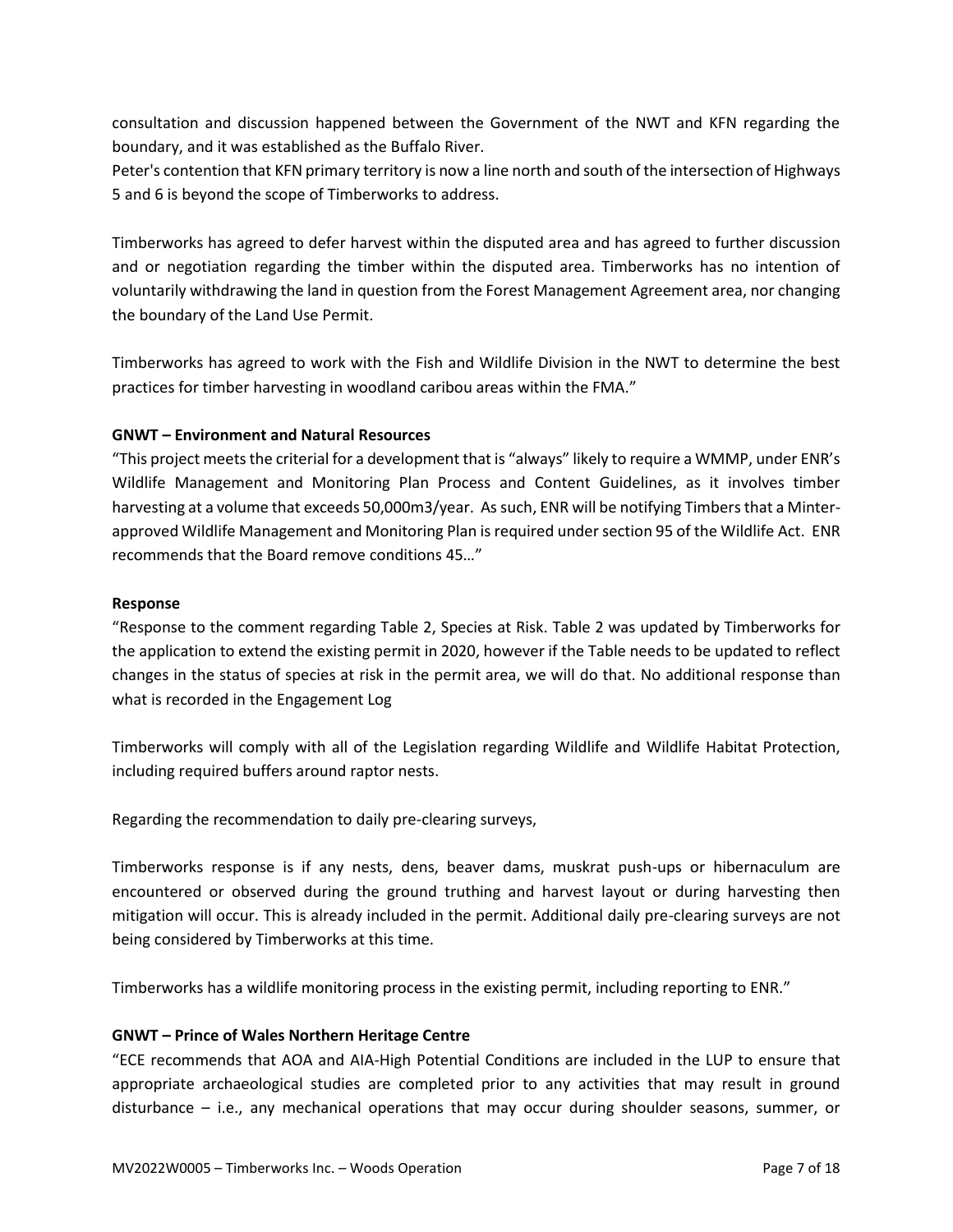without sufficient snow pack. As per the standard wording of the AOA and AIA-High Potential conditions, these studies will only be necessary prior to new land disturbance."

#### **Response**

"No additional response than what is recorded in the Engagement Log"

### **GNWT – Lands (Inspector)**

Modification of conditions #8 – Width Right of Way and Addition of Equipment Watercourse Buffer. Inspector recommends a Security Deposit in the amount of \$92,625.00.

Issues that were resolved by Parties to the Board's satisfaction during the proceeding are not addressed in detail in these Reasons.

### <span id="page-24-0"></span>**4.0 Regulatory Process**

On April 6, 2022, the Applicant submitted the Application, which was deemed incomplete on April 15, 2022.<sup>3</sup> On April 25, 2022, additional information was received,<sup>4</sup> and the Application was subsequently deemed complete and circulated to the Distribution List for public review on the Online Review System  $(ORS).<sup>5</sup>$ 

As part of the public review, Board staff requested comments and recommendations to assist with the Board's preliminary screening determination. To assist the Board in making its decision on the Permit, Board staff also circulated a draft Permit for review with the Application to allow all Parties the opportunity to comment on the specific wording of the draft conditions.

On May 26, 2022, the Government of the Northwest Territories (GNWT) requested an extension as review of the security estimates needed confirmation from the Inspector. Board staff granted the extension and adjusted the comment submission date to May 30, 2022. The same extension was granted to all participants on the distribution lists

By May 30, 2022, the Board received comments and recommendations regarding the Application and the draft Permit from the following Parties: Kátł'odeeche First Nation, GNWT – Environment and Natural Resources, GNWT – Prince of Wales Northern Heritage Centre; and GNWT Lands (Inspector). On June 6, 2022, the Applicant responded to the Parties' comments and recommendations.<sup>6</sup>

On June 16, 2022, the Board met and made its preliminary screening determination for the Project.<sup>7</sup>

<sup>&</sup>lt;sup>3</sup> See MLWB Online Registry for Timberworks Inc. - [Application Incomplete](https://registry.mvlwb.ca/Documents/MV2022W0005/Timberworks%20-%20Incomplete%20Letter%20-%20Apr15_22.pdf) - Apr15 22

<sup>4</sup> See MLWB Online Registry for Timberworks Inc.- [Additional Information](https://registry.mvlwb.ca/Documents/MV2022W0005/Timberworks%20-%20Additional%20Information%20-%20Letter%20-%20Apr25_22.pdf) - Apr25\_22

<sup>&</sup>lt;sup>5</sup> See MLWB Online Review System for Timberworks Inc. - [Timber Harvesting](https://new.onlinereviewsystem.ca/review/4E920AE1-8FCC-EC11-997E-CC60C843C6BF) - May5\_22

<sup>6</sup> See MLWB Online Registry for Timberworks Inc. – [Review Comment Summary Table](https://new.onlinereviewsystem.ca/review/4E920AE1-8FCC-EC11-997E-CC60C843C6BF) – June6\_22.

<sup>7</sup> See MLWB Online Registry for Timberworks Inc.– [Preliminary Screening Determination and RFD](https://mvlwb.com/registry/MV2022W0005) – June 16, 2022.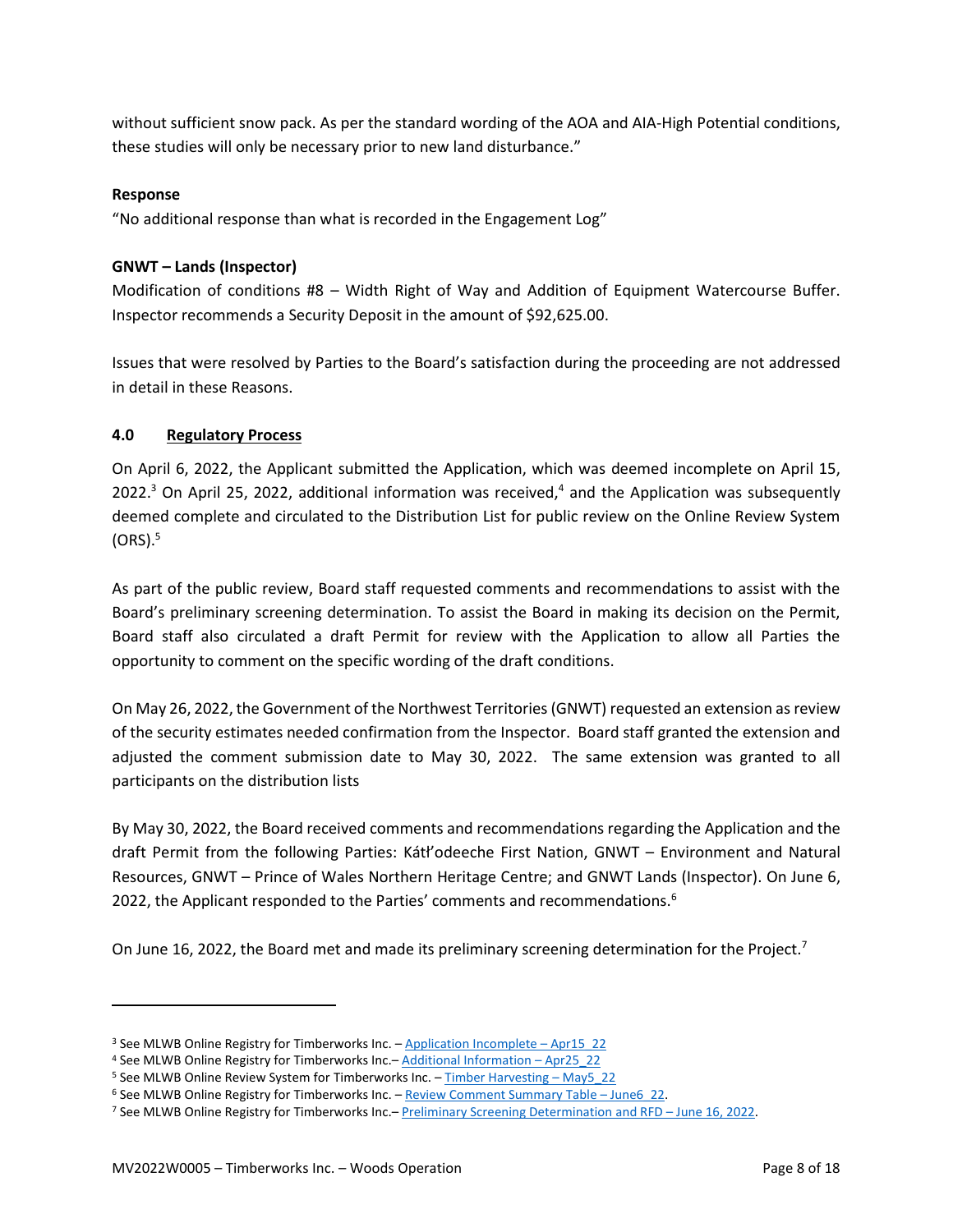On June 16, 2022, the Board met to make decisions regarding the Application. These decisions and related reasons are described in sections [5.0](#page-25-0) and 6.0 below.

## <span id="page-25-0"></span>**5.0 Legislative Requirements Related to Permit Issuance**

The Project is subject to the [MVRMA](http://laws-lois.justice.gc.ca/PDF/M-0.2.pdf) and th[e MVLUR.](http://laws-lois.justice.gc.ca/PDF/SOR-98-429.pdf) As per the [MVLUR,](http://laws-lois.justice.gc.ca/PDF/SOR-98-429.pdf) the proposed use of land for the Project requires a permit. Accordingly, the Board has jurisdiction to issue the Permit as per subsection 59(1) and section 102 of the [MVRMA.](http://laws-lois.justice.gc.ca/PDF/M-0.2.pdf)

In conducting its regulatory process for the Application (as described in sections  $3.0$  and  $4.0$  above), the Board has ensured that section 62 of the [MVRMA](http://laws-lois.justice.gc.ca/PDF/M-0.2.pdf) and all applicable legislative requirements have been satisfied as outlined in the subsections below. The Board has considered the people and users of the land and water in the Mackenzie Valley, and any Traditional Knowledge and scientific information that was made available to the Board during the regulatory proceeding, as per section 60.1 of the [MVRMA.](http://laws-lois.justice.gc.ca/PDF/M-0.2.pdf) The consideration of information provided to the Board is discussed in detail below and in section 6.0.

## <span id="page-25-1"></span>**5.1 Consultation, Engagement, and Public Notice**

As per paragraph 60.1(a) of the [MVRMA,](http://laws-lois.justice.gc.ca/PDF/M-0.2.pdf) in exercising its authority, the Board must consider the importance of conservation to the well-being and way of life of Indigenous peoples of Canada, specifically those to whom section 35 of the *Constitution Act*, 1982, applies and who use an area of the Mackenzie Valley. Accordingly, the Board works with applicants, affected parties (including Indigenous governments and organizations), and other parties (such as other boards and regulators) to ensure that potential impacts of proposed projects, including impacts on rights under section 35, are understood and carefully considered before decisions are made with respect to the issuance of permits and licences.

The Board's requirements for engagement are set out in the LWBs' *[Engagement and Consultation Policy](https://mvlwb.com/sites/default/files/mvlwb_engagement_and_consultation_policy_-_nov_25_19.pdf)* and *[Engagement Guidelines for Applicants and Holders of Water Licences and Land Use Permits](https://mvlwb.com/sites/default/files/mvlwb_engagement_guidelines_for_holders_of_lups_and_wls_-_october_2_19.pdf)*. The Policy and Guidelines were developed to ensure that the Board's obligations for achieving meaningful consultation (as set out by land claims and applicable legislation) with all affected parties, including Indigenous groups in the Mackenzie Valley, are met and engagement and consultation results clearly articulated. Engagement was completed from March 7 through March 31, 2022. In accordance with the Policy and Guidelines, the Applicant's engagement efforts and proposed procedures are detailed in the Engagement Record and Plan (Version 1), respectively, $8$  submitted with the Application. The Board has approved the Applicant's Engagement Plan (Version 1), and the Board's reasons for this decision are described below in section 6.3. Following issuance, the Applicant must continue engagement efforts as outlined in the Engagement Plan, once approved, and as required in the Permit.

<sup>8</sup> See MLWB Online Registry for Timberworks Inc. - Engagement Record V1 - [and Engagement Plan V1](https://registry.mvlwb.ca/Documents/MV2022W0005/Timberworks%20-%20Engagement%20Plan%20-%20Apr6_22.pdf) - Apr6 22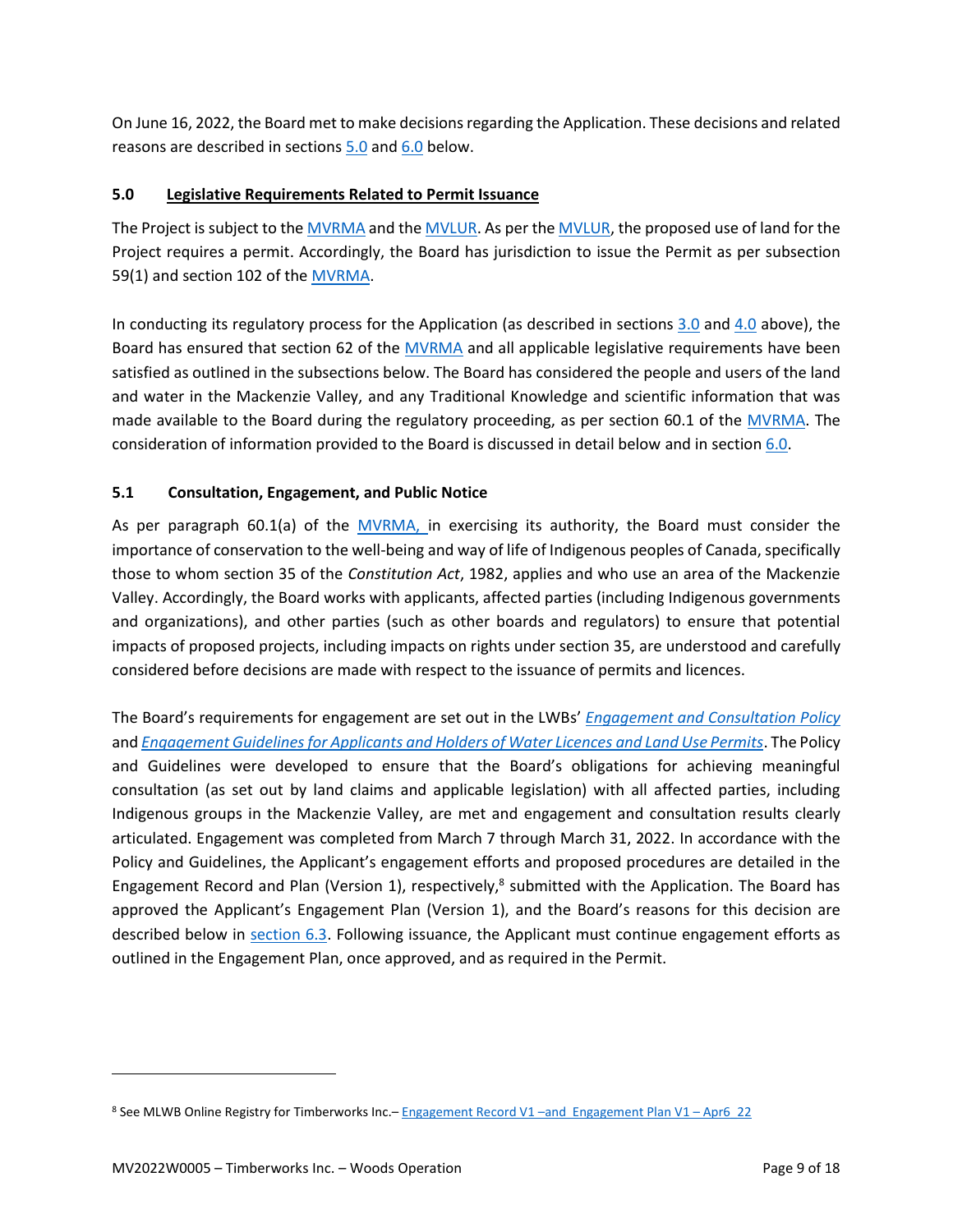The Application was posted to the Board's Public Registry and distributed through the ORS. As the Project is located in the Akaitcho Region, the appropriate organizations, governments, First Nations, and Indigenous organizations were included in the Distribution List.<sup>9</sup> The Distribution List was used throughout this proceeding to circulate submissions, information, and updates relevant to the proceeding; the List was updated if needed, and (if requested) individuals with specific interests in the Project were added. More information about the proceeding for the Application is provided above in [section 4.0.](#page-24-0)

In accordance with sections 63 and 64 of the [MVRMA,](http://laws-lois.justice.gc.ca/PDF/M-0.2.pdf) the Board is satisfied that notice of and access to copies of the Application were provided, and that a reasonable amount of time was given to communities, First Nations, and the public to participate in this proceeding and make submissions to the Board.

In accordance with the Minister's 2004 *[Policy Direction regarding the Deh Cho First Nations Interim](https://glwb.com/sites/default/files/1050-10-080-dehcho-interimmeasuresagreementdec04.pdf)  [Measures Agreement](https://glwb.com/sites/default/files/1050-10-080-dehcho-interimmeasuresagreementdec04.pdf)*, the Dehcho First Nation was notified of the Application through the ORS distribution. The Dehcho First Nation member nations, Kátł'odeeche First Nation, participated in the proceeding, and in developing the Permit conditions, the Board considered the information and recommendations provided by these Parties. More detailed information about how this evidence was specifically considered is set out in sections 6.0

In accordance with the Minister's 2003 *[Policy Direction to the MVLWB Regarding Consultations with the](https://mvlwb.com/sites/default/files/documents/Policy-Direction_Manitoba-Denesuline-2003.pdf)  [Manitoba Denesuline](https://mvlwb.com/sites/default/files/documents/Policy-Direction_Manitoba-Denesuline-2003.pdf)*, the Ghotelnene K'odtįneh Dene (formerly Manitoba Denesuline) were notified of the Application through the ORS distribution. The Board did not receive any evidence from the Ghotelnene K'odtįneh Dene during the proceeding.

In accordance with the Minister's 2003 *[Policy Direction to the MVLWB Regarding Consultations with the](http://mvlwb.com/sites/default/files/documents/Policy-Direction_Sask-Athabaska-Denesuline-2003.pdf)  [Saskatchewan Athabasca Denesuline](http://mvlwb.com/sites/default/files/documents/Policy-Direction_Sask-Athabaska-Denesuline-2003.pdf)*, the Saskatchewan Denesuline were notified of the Application through the ORS distribution. The Board did not receive any evidence from the Saskatchewan Denesuline during the proceeding.

## <span id="page-26-0"></span>**5.2 Eligibility for Land Use Permit**

As per section 18 of the MVLUR, eligibility must be determined before the Board can issue a permit. The Applicant provided a Forest Management Agreement issued by the Government of the Northwest Territories – Environment and Natural Resources included in the Application Package to demonstrate eligibility under subparagraph  $18(a)(i)$  of th[e MVLUR.](http://laws-lois.justice.gc.ca/PDF/SOR-98-429.pdf) No issues were raised regarding eligibility during this proceeding. Based on the supporting information provided, the Board concludes that the eligibility requirements under section 18 of the MVLUR have been satisfied.

<sup>9</sup> To access the Distribution List, see the LWBs' Online Review System for Timberworks Inc. - [Timber Harvesting](https://new.onlinereviewsystem.ca/review/4E920AE1-8FCC-EC11-997E-CC60C843C6BF) - May5\_22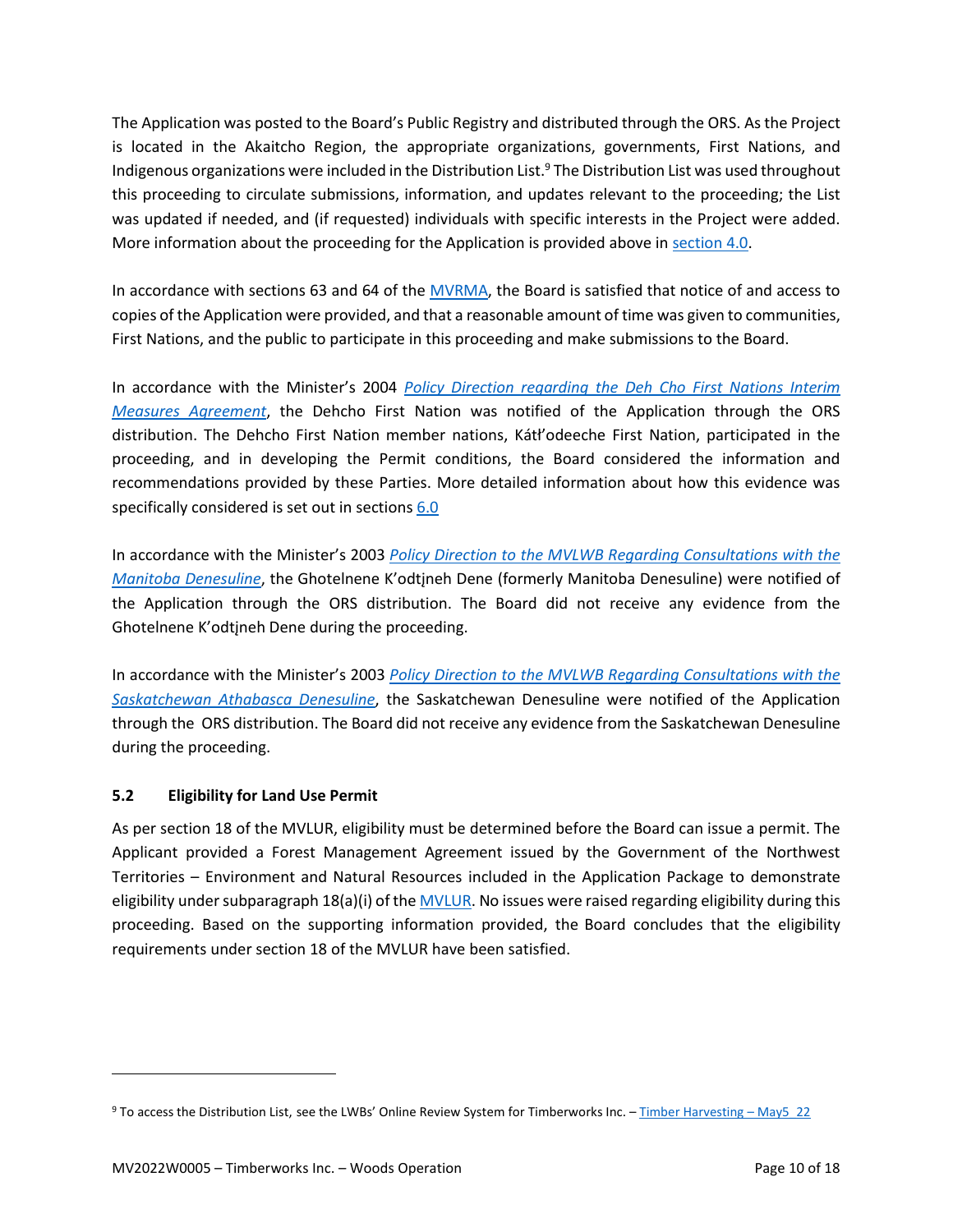### <span id="page-27-0"></span>**5.3 Land Use Plan Conformity**

As per section 61 of the [MVRMA,](http://laws-lois.justice.gc.ca/PDF/M-0.2.pdf) where an approved Land Use Plan applies, the Board must confirm conformity with the Land Use Plan before issuing a permit or licence.

No approved Land Use Plans apply in the Project area.

### <span id="page-27-1"></span>**5.4 Land Use Fees**

The Project is located wholly outside of federal areas, so no land-use fees apply.

### <span id="page-27-2"></span>**5.5 Time Limit**

As per section 22 of the [MVLUR,](http://laws-lois.justice.gc.ca/PDF/SOR-98-429.pdf) the Board is required to make its decision on a permit within 42 days of receiving a complete application.

### <span id="page-27-3"></span>**5.6 Environmental Review (Part 5 of the MVRMA)**

### <span id="page-27-4"></span>*5.6.1 Preliminary Screening*

On June 16, 2022, the Board met and has determined that the Project is exempt from preliminary screening under Part 1, Schedule 1, section 2 of the Exemption List Regulations to the MVRMA. Consequently, no further preliminary screening was conducted.<sup>10</sup>

The Board is satisfied that the requirements of Part 5 of th[e MVRMA](http://laws-lois.justice.gc.ca/PDF/M-0.2.pdf) have been met for the Project.

### <span id="page-27-5"></span>*5.6.2 Environmental Assessment*

### <span id="page-27-6"></span>**6.0 Decision – Land Use Permit MV2022W0005**

Having due regard to the facts, circumstances, and the merits of the submissions made to it, and to the purpose, scope, and intent of th[e MVRMA,](http://laws-lois.justice.gc.ca/PDF/M-0.2.pdf) the Board has determined that Permit MV2022W0005 should be issued, subject to the scope, definitions, conditions, and term contained therein. The Board's determinations and reasons for this decision are set out below.

The Permit has been developed to address the Board's statutory responsibilities, to protect the receiving environment, and to address issues within the Board's jurisdiction that were identified and investigated during this regulatory proceeding.

In developing the Permit, the Board considered the LWBs' *[Standard Land Use Permit Conditions Template](https://mvlwb.com/sites/default/files/standard_land_use_permit_conditions_template_-_public_version_2.3_-_aug_7_20.pdf)* (Standard Permit Conditions) and included a number of these standard conditions that are relevant to the Project. As noted in [section 4.0,](#page-24-0) Board staff circulated a draft Permit for review to allow Parties to provide

<sup>&</sup>lt;sup>10</sup> See MLWB Online Registry for Timberworks Inc. – [Preliminary Screening Determination and RFD](https://mvlwb.com/registry/MV2022W0005) – June16 22.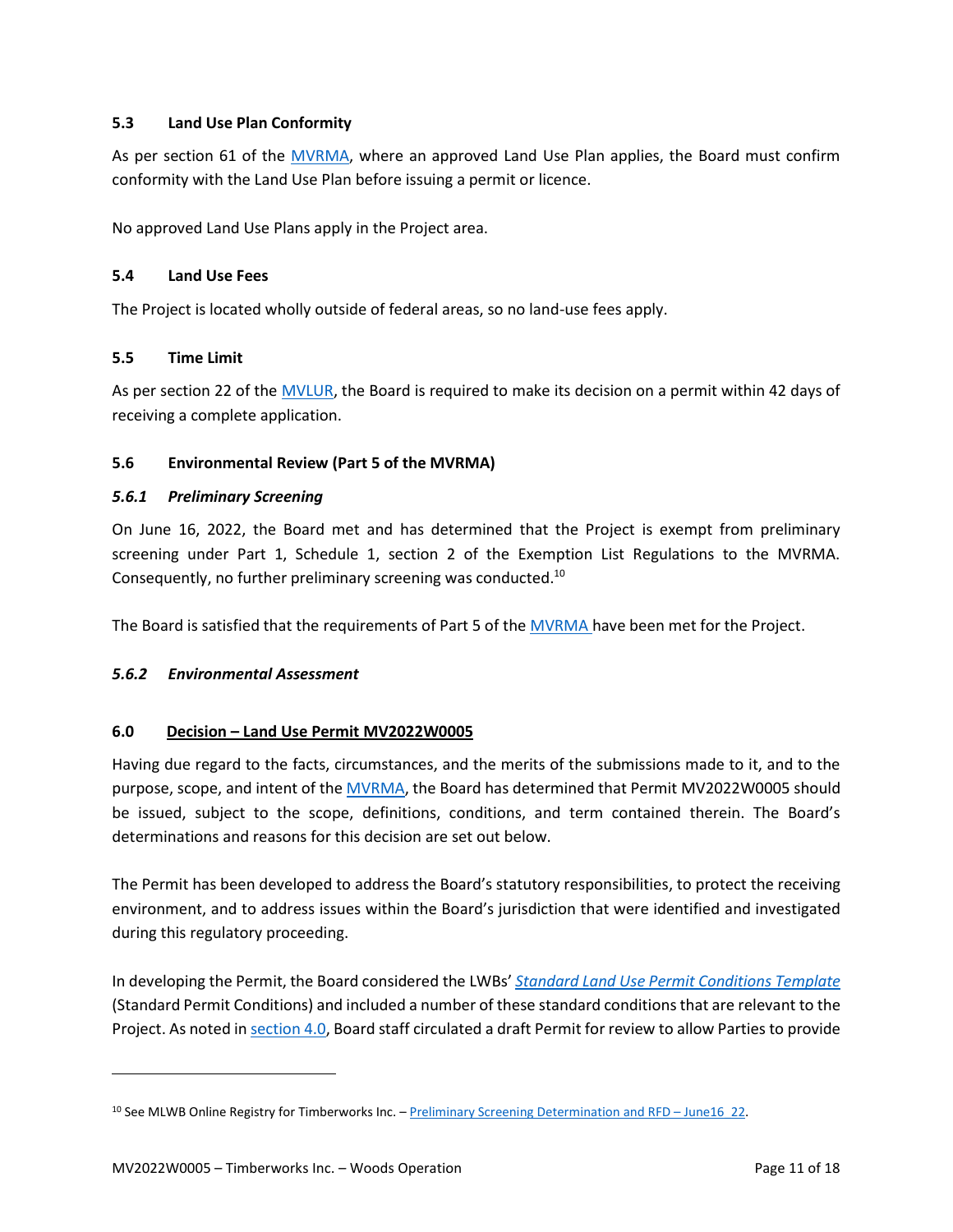specific input to the Board on possible conditions, and the Board considered these review comments and recommendations in making its determination on the Permit conditions.

The Standard Permit Conditions have been established by the LWBs based on information from LWB policies and guidelines, other applicable guidelines and best practices, meetings with Inspectors, input from LWB staff, and feedback from a public review. Each standard condition has been evaluated against the following characteristics of an ideal condition:

- Clearly part of LWBs' authority;
- Has a clear purpose and rationale;
- Is practical and enforceable;
- Matches the scale of the project; and
- Does not conflict with existing legislation (i.e., is not less stringent).

The Standard Permit Conditions include general rationale for each standard condition, and as such, the language of any standard condition included in the Permit is only discussed in detail in the following sections of these Reasons for Decision when it specifically relates to concerns or recommendations raised during the regulatory proceeding. The Board's reasons for developing and including project-specific conditions, including discussion of any concerns and recommendations raised regarding these conditions, are detailed in the relevant sections below.

#### <span id="page-28-0"></span>**6.1 Term of Permit**

The Applicant has applied for a term of 5 years for the Permit. Subsection 26(5) of the [MVLUR](http://laws-lois.justice.gc.ca/PDF/SOR-98-429.pdf) allows for a Permit term of not more than five years. After reviewing the submissions made during this regulatory proceeding, the Board has determined an appropriate term for the Permit is 5 years.

#### <span id="page-28-1"></span>**6.2 Part A: Scope of Permit**

The scope of the Permit ensures the Permittee is entitled to conduct activities which have been applied for and which have been subject to Part 5 of th[e MVRMA.](http://laws-lois.justice.gc.ca/PDF/M-0.2.pdf) In setting out the scope of the Permit, the Board endeavoured to provide enough detail to identify and describe the authorized activities, without being unduly restrictive or prescriptive, and to allow for project flexibility, as contemplated in the Application, throughout the life of the Permit.

Based on the activities described in the Permit Application and on the scope outlined in the Standard Permit Conditions, Board staff included a draft scope in the draft Permit that was circulated for public review. The Board did not receive any comments or recommendations regarding the draft scope during the proceeding, so the Board accepted it as the scope of the Permit.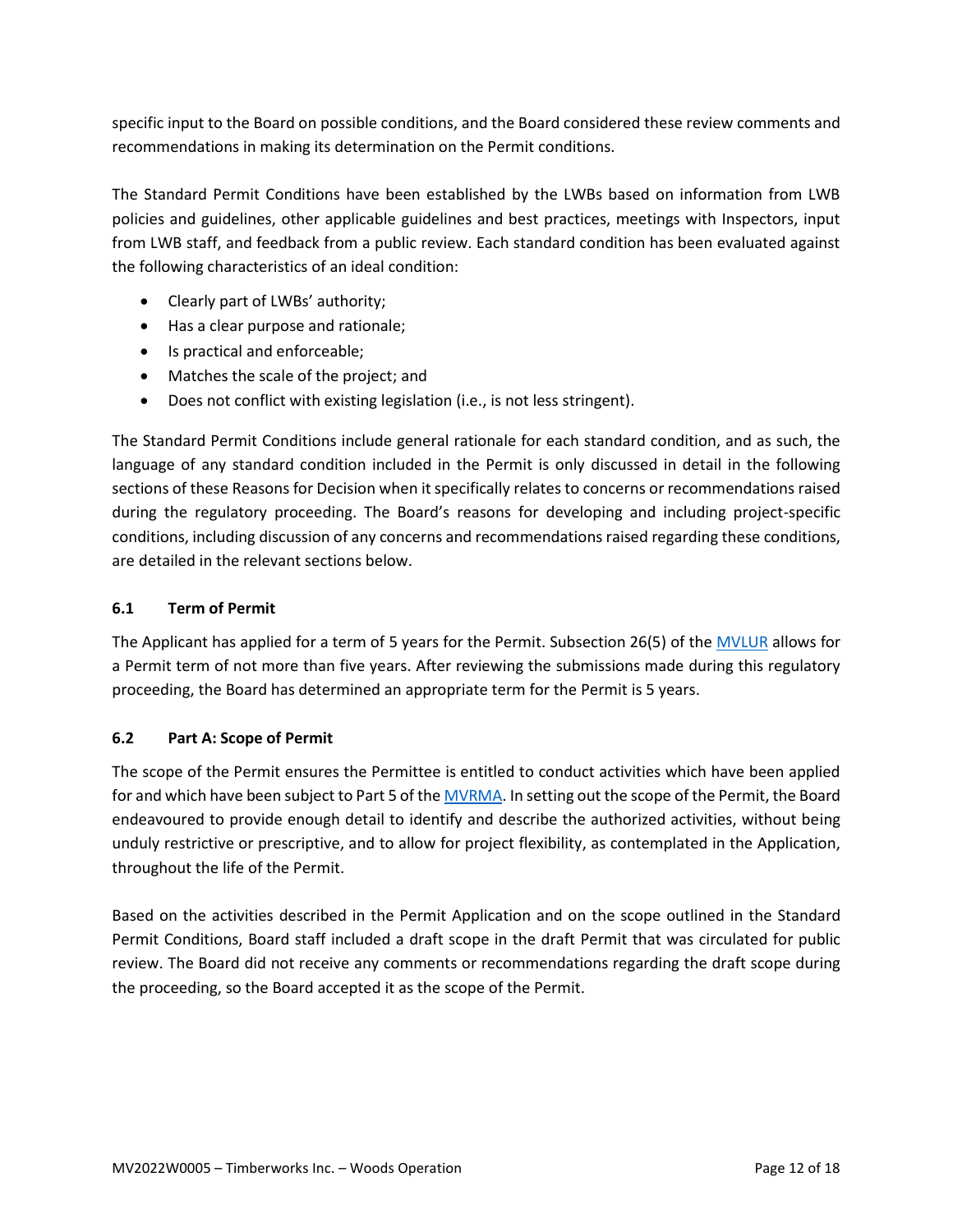#### <span id="page-29-0"></span>**6.3 Part B: Definitions**

The Board defined certain terms in the Permit to ensure a common understanding of the conditions, to avoid future differences in interpretation of the Permit, to reflect Project-specific evidence, and to support consistency across licences and permits issued by the LWBs. For the most part, the Board selected applicable definitions relevant to the Project from the Standard Permit Conditions.

#### <span id="page-29-1"></span>**6.4 Part C: Conditions Applying to All Activities**

The subheadings below correspond to the headings in the conditions section of the Permit, as outlined in subsection 26(1) of the **MVLUR**.

#### <span id="page-29-2"></span>26(1)(a) Location and Area

The conditions included in this section are all consistent with the LWBs' Standard Permit Conditions.

Parallel Roads – this condition is a carry over from the previous Permit MV2015W0011

#### <span id="page-29-3"></span>26(1)(b) Time

The conditions included in this section are all consistent with the LWBs' Standard Permit Conditions.

Pre-Inspection - this condition is a carry over from the previous Permit MV2015W0011 Progress Written - this condition is a carry over from the previous Permit MV2015W0011 Annual Report - this condition is a carry over from the previous Permit MV2015W0011

#### <span id="page-29-4"></span>26(1)(c) Type and Size of Equipment

The conditions included in this section are all consistent with the LWBs' Standard Permit Conditions.

#### <span id="page-29-5"></span>26(1)(d) Methods and Techniques

The conditions included in this section are all consistent with the LWBs' Standard Permit Conditions.

#### <span id="page-29-6"></span>26(1)(e) Type, Location, Operation of All Facilities

The conditions included in this section are all consistent with the LWBs' Standard Permit Conditions.

<span id="page-29-7"></span>26(1)(f) Control or Prevention of Ponding of Water, Flooding, Erosion, Slides, and Subsidence of Land

The conditions included in this section are all consistent with the LWBs' Standard Permit Conditions.

#### <span id="page-29-8"></span>26(1)(g) Use, Storage, Handling, and Ultimate Disposal of Any Chemical or Toxic Material

The conditions included in this section are all consistent with the LWBs' Standard Permit Conditions.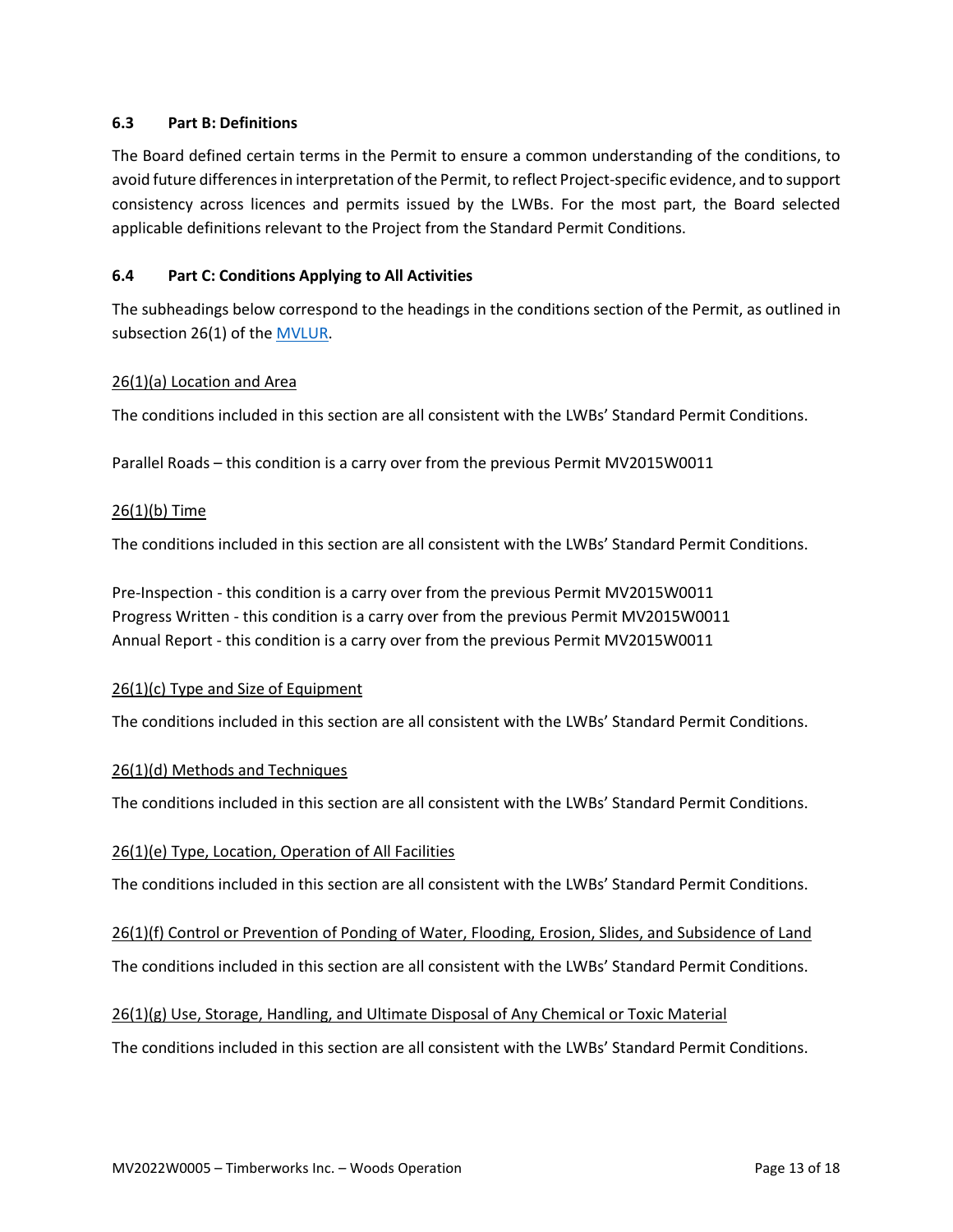### <span id="page-30-0"></span>26(1)(h) Wildlife and Fish Habitat

The [MVLUR](http://laws-lois.justice.gc.ca/PDF/SOR-98-429.pdf) includes provisions related to the protection of wildlife habitat; however, requirements for Wildlife Management and Monitoring Plans (WMMPs) are under the jurisdiction of the GNWT through the *Wildlife Act*. Accordingly, all applicants are directed to contact the GNWT-ENR to determine whether a WMMP, which details mitigations to reduce or eliminate impacts to applicable wildlife and wildlife habitat, is required for the project and should be submitted to the Board with a permit and/or licence application.

During the review and issuance of MV2015W0011, the Board placed a requirement for a Wildlife Management and Monitoring Plan. With the Application, Timberworkssubmitted a Wildlife Management and Monitoring Plan, this Plan was distributed for review. During the review, GNWT – ENR indicated that:

"This project meets the criterial for a development that is "always" likely to require a WMMP, under ENR's Wildlife Management and Monitoring Plan Process and Content Guidelines, as it involves timber harvesting at a volume that exceeds 50,000m3/year. As such, ENR will be notifying Timbers that a Minterapproved Wildlife Management and Monitoring Plan is required under section 95 of the Wildlife Act. ENR recommends that the Board remove conditions 45…"

#### Timberworks responded stating:

"Response to the comment regarding Table 2, Species at Risk. Table 2 was updated by Timberworks for the application to extend the existing permit in 2020, however if the Table needs to be updated to reflect changes in the status of species at risk in the permit area, we will do that. No additional response than what is recorded in the Engagement Log

Timberworks will comply with all of the Legislation regarding Wildlife and Wildlife Habitat Protection, including required buffers around raptor nests.

Regarding the recommendation to daily pre-clearing surveys,

Timberworks response is if any nests, dens, beaver dams, muskrat push-ups or hibernaculum are encountered or observed during the ground truthing and harvest layout or during harvesting then mitigation will occur. This is already included in the permit. Additional daily pre-clearing surveys are not being considered by Timberworks at this time.

Timberworks has a wildlife monitoring process in the existing permit, including reporting to ENR."

In light of the comments and the recommendation as well as the response from Timberworks, the Board has removed the requirement for the submission of a Wildlife Management and Monitoring Plan.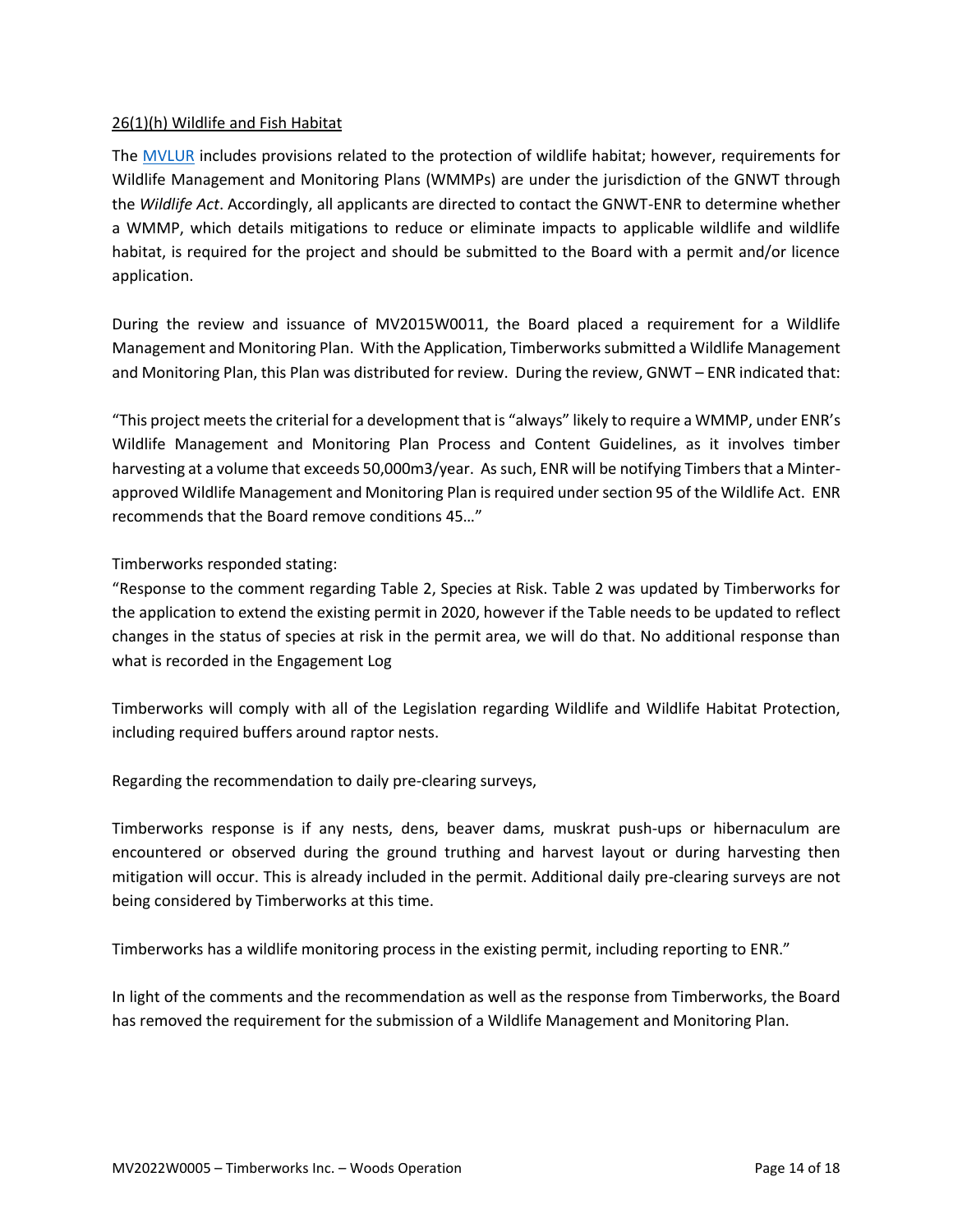The Board included the HABITAT DAMAGE condition in the Permit, which requires the Permittee to prevent damage to wildlife and fish habitat. This is a condition from the Board's Standard Permit Conditions and is intended to ensure the Permittee conducts their land-use operation in such a way as to minimize disturbance to wildlife habitat.

### <span id="page-31-0"></span>26(1)(i) Storage, Handling, and Disposal of Refuse or Sewage

The conditions included in this section are all consistent with the LWBs' Standard Permit Conditions.

### WASTE MANAGEMENT PLAN

All applicants must submit detailed waste management information, identifying all types of waste that will be produced by the project (including quantity and quality) and describing the disposal methods that are proposed for each type of waste. For most applicants, this will be in the form of a Waste Management Plan, developed in accordance with the LWBs' *[Guidelines for Developing a Waste Management Plan](https://mvlwb.com/sites/default/files/documents/MVLWB-Guidelines-for-Developing-a-Waste-Management-Plan-Mar-31_11-JCWG.pdf)*, and licences and permits will include standard conditions regarding compliance with the Plan, as approved by the Board. The Guidelines can be applied to a wide range of projects and are intended to ensure that all waste management activities are carried out in a way that is consistent with best practices and applicable guidelines to minimize waste released from a project.

As required, the Permittee included a Waste Management Plan in the Application.<sup>11</sup> The Board considered this Plan as part of the Application Package, and its decision on the Plan is set out below.

The Board has approved the Waste Management Plan, Version 1 because it meets the requirements of the Guidelines and is appropriate for the Project activities.

## <span id="page-31-1"></span>26(1)(j) Protection of Historical, Archaeological, and Burial Sites

The conditions included in this section are all consistent with the LWBs' Standard Permit Conditions.

## <span id="page-31-2"></span>26(1)(k) Objects and Places of Recreational, Scenic, and Ecological Value

This section was intentionally left blank, because the Board did not require conditions in this section to satisfy its mandate and did not receive any recommendations related to this section during the review of the draft Permit.

### <span id="page-31-3"></span>26(1)(l) Security Deposit

This section sets out the Permittee's responsibility for all costs associated with remediation of the Project area and establishes the amount of security that must be posted and maintained by the Permittee. The conditions included in this section are all consistent with the LWBs' Standard Permit Conditions.

<sup>&</sup>lt;sup>11</sup> See MLWB Online Registry for Timberworks Inc. – [Waste Management Plan V1](https://registry.mvlwb.ca/Documents/MV2022W0005/Timberworks%20-%20Waste%20Management%20Plan%20-%20Apr6_22.pdf) – Apr6 22.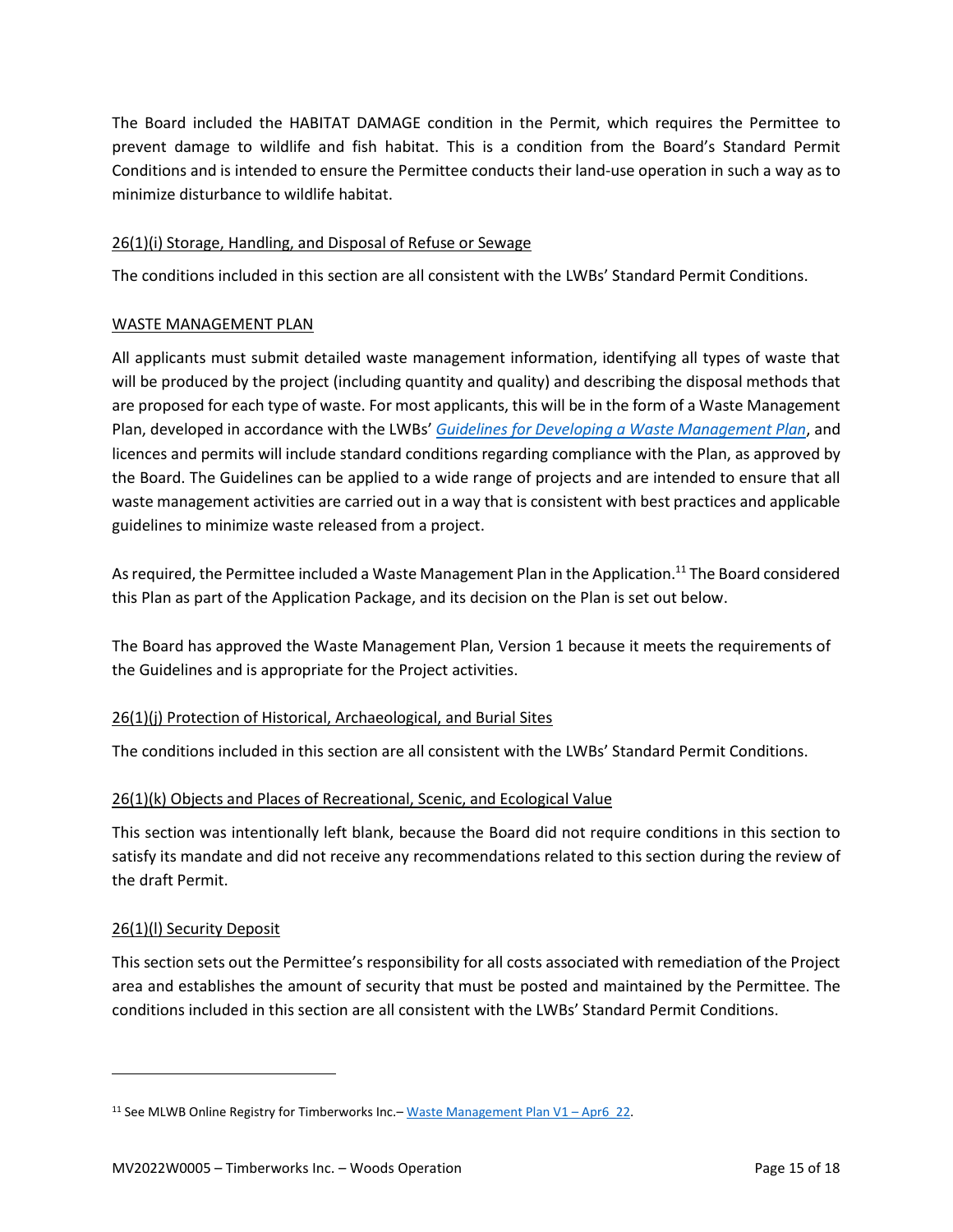The Board is authorized to require the Permittee to provide security to the Minister by subsections 71(1) of the [MVRMA](http://laws-lois.justice.gc.ca/PDF/M-0.2.pdf) and 32(1) of the [MVLUR.](http://laws-lois.justice.gc.ca/PDF/SOR-98-429.pdf) Subsection 71(3) of the [MVRMA](http://laws-lois.justice.gc.ca/PDF/M-0.2.pdf) specifies how the security may be applied.

Based on the evidence regarding closure cost estimates for the Project, the Board has included a requirement for a security deposit of \$92,625.00 in the Permit. The reasons for the Board's decisions are described below.

Using the LWBs' template, the Applicant calculated a closure cost estimate of \$76,593.75 for the Project.<sup>12</sup> GNWT - Lands also completed a closure cost estimate for the Project and calculated a total closure and reclamation cost of \$92,625.00.<sup>13</sup>

To better understand the closure cost estimates, the Board considered the breakdown of the estimates by line item. Table 1 below compares these estimates.

### **Table 1: Board Security Estimate:**

| <b>Line Item</b>              | <b>Security</b> |
|-------------------------------|-----------------|
|                               | <b>Estimate</b> |
| Camp (C1)                     | \$8,625.00      |
| Regulated/Hazardous Materials | \$11,000.00     |
| (R1)                          |                 |
| Hydrocarbon<br>and<br>Storage | \$13,125.50     |
| Transfer (H1)                 |                 |
| Land Disturbance (L1)         | \$4,000.00      |
| Equipment (E1)                | \$25,000.00     |
| Total                         | \$92,625.00     |

\*The total does not add up correctly as the multipliers have been applied. Please see the security worksheet for further clarification.

The Board is satisfied that the security requirements it has imposed ensure that sufficient financial resources will be in place in advance of any liabilities that will be incurred.

### <span id="page-32-0"></span>26(1)(m) Fuel Storage

The conditions included in this section are all consistent with the LWBs' Standard Permit Conditions.

### SPILL CONTINGENCY PLAN

All applicants must describe spill contingency planning. For most applicants, this will be in the form of a Spill Contingency Plan, developed in accordance with the INAC *[Guidelines for Spill Contingency Planning](https://mvlwb.com/sites/default/files/guidelines_for_spill_contingency_planning_2007.pdf)*,

<sup>12</sup> See MLWB Online Registry for Timberworks Inc.- [Closure Cost Estimate](https://registry.mvlwb.ca/Documents/MV2022W0005/Timberworks%20-%20Permit%20Security%20Estimate%20-%20Apr25_22.xls) - Apr6\_22

<sup>13</sup> See MLWB Online Registry for GNWT - Lands - [Closure Cost Estimate](https://new.onlinereviewsystem.ca/review/4E920AE1-8FCC-EC11-997E-CC60C843C6BF) - May30\_22.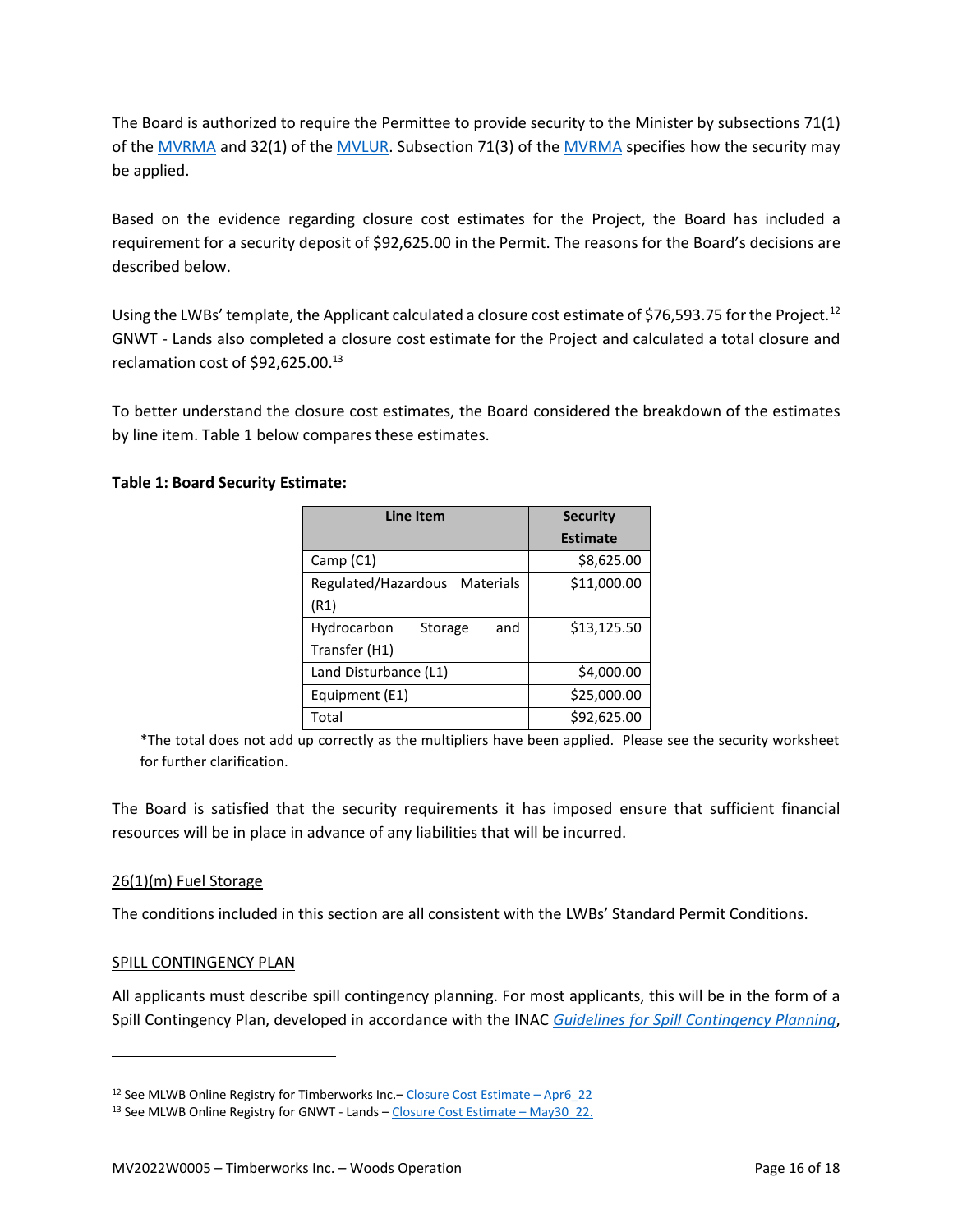and licences and permits will include standard conditions regarding compliance with the Plan, as approved by the Board. The Plan is intended to ensure that an action plan for responses to spills and unauthorized discharges has been established to effectively control and clean up spills and unauthorized discharges, with the goal of preventing or limiting damage to the receiving environment.

As required, the Permittee included a Spill Contingency Plan in the Application.<sup>14</sup> The Board considered the Plan as part of the Application Package, and its decision on the Plan is set out below.

The Board has approved the Spill Contingency Plan, Version 1 because it meets the requirements of the Guidelines and is appropriate for the Project activities. The SPILL CONTINGENCY PLAN condition requires the Permittee to comply with the approved Plan.

### <span id="page-33-0"></span>26(1)(n) Methods and Techniques for Debris and Brush Disposal

The conditions included in this section are all consistent with the LWBs' Standard Permit Conditions.

### <span id="page-33-1"></span>26(1)(o) Restoration of the Lands

The conditions included in this section are all consistent with the LWBs' Standard Permit Conditions.

#### CLOSURE AND RECLAMATION PLAN

Due to the small scale of the Project, in lieu of submitting a stand-alone CRP, the Permittee described the proposed closure and reclamation activities in the Application Form. In this case, the Board considered this information equivalent to a CRP, and the Board's decision on the Plan is set out below.

### <span id="page-33-2"></span>26(1)(p) Display of Permits and Permit Numbers

The conditions included in this section are all consistent with the LWBs' Standard Permit Conditions.

Caribou Disturbance - this condition is a carry over from the previous Permit MV2015W0011 Migratory Bird Nest Disturbance - this condition is a carry over from the previous Permit MV2015W0011 Equipment Watercourse Set Back - this condition is a carry over from the previous Permit MV2015W0011

### <span id="page-33-3"></span>26(1)(q) Biological and Physical Protection of the Land

The conditions included in this section are all consistent with the LWBs' Standard Permit Conditions.

### ENGAGEMENT PLAN

The Board assesses engagement adequacy through the LWBs' *[Engagement and Consultation Policy](https://mvlwb.com/sites/default/files/mvlwb_engagement_and_consultation_policy_-_nov_25_19.pdf)* and *[Engagement Guidelines for Applicants and Holders of Water Licences and Land Use Permits](https://mvlwb.com/sites/default/files/mvlwb_engagement_guidelines_for_holders_of_lups_and_wls_-_october_2_19.pdf)*, and an Engagement Plan is a standard requirement for land use permits issued by the Board. This Plan is intended

<sup>&</sup>lt;sup>14</sup> See MLWB Online Registry for Timberworks Inc. – [Spill Contingency Plan V1](https://registry.mvlwb.ca/Documents/MV2022W0005/Timberworks%20-%20Spill%20Contingency%20Plan%20-%20Apr6_22.pdf) – Apr6 22.